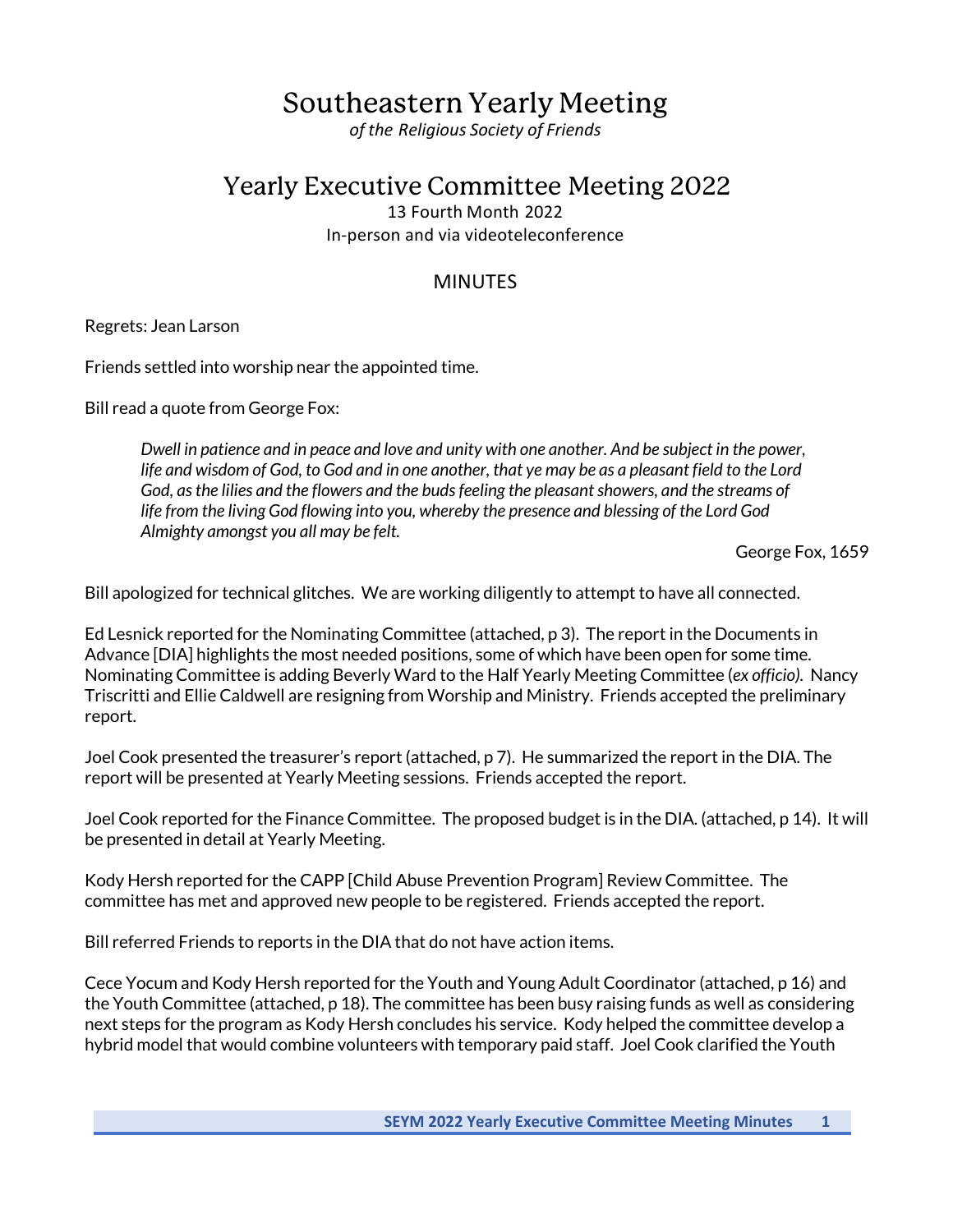Program is a separate budget. The Trustees have pledged the initial \$7500 of additional funds for the hybrid program. Friends accepted the report.

**22SEC01** Executive Committee approves the hybrid Youth and Young Adult Coordinator Program proposal from the Youth Committee. **APPROVED**

The numbered minute was read back and affirmed.

The meeting closed with worship.

Respectfully submitted,

Liz Dykes, recording clerk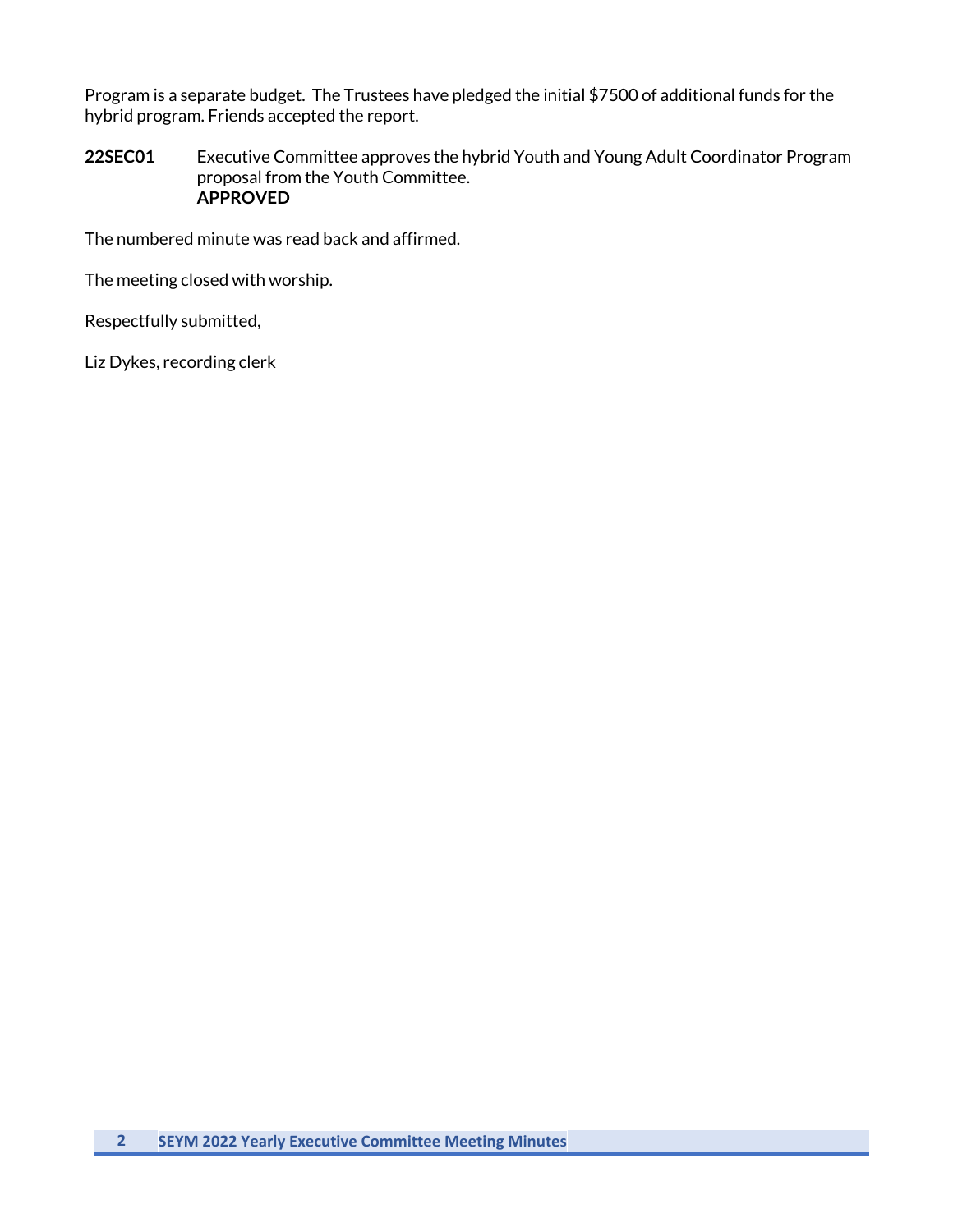# Nominating Committee Report

Southeastern Yearly Meeting 2022 Gathering 13 to 17 Fourth Month 2022

THE SEYM Nominating Committee members are Ed Lesnick (Clerk), Beverly Ward, Shawna Doran, and Brian Olson.

Directed in the Spirit, the committee has several charges:

(1) identify Friends who have gifts and a leading to serve in important positions, which are central to the success of SEYM and its programs.

(2) Contact members whose terms are expiring about continuing to share their gifts as a committee member, officer, or representative.

(3) Identify and encourage more members to partake in the operation of SEYM. We continually address these needs.

*We encourage Friends who see gifts in others to recommend them to the Nominating Committee. We request all Southeastern Friends to consider a commitment to SEYM and encourage Friends to become active and spiritually enriched by serving others in Southeastern Yearly Meeting at your monthly meeting or worship group.* 

There are committee memberships and representatives' terms CURRENTLY unfilled and under discernment. We welcome new contributors and continue in service to the Yearly Meeting.

Current needs include:

## 1. *Yearly Meeting Recording Clerk*

Record the minutes of YBM annual, plenary sessions. Friends have traditionally kept careful records of all business, in keeping with the Friends testimonies of Truth and Integrity. The recording clerk is charged with carrying on this practice.

## 2. *Youth Committee*

The purpose of the Youth Committee is to plan, supervise, and facilitate youth activities in Southeastern Yearly Meeting.

3. *Representative to Friends General Conference (FGC) Central Committee*. Two additional members are needed.

The member participates in the annual Central Committee weekend meeting held near Baltimore and relates news and information from Friends General Conference to SEYM.

The FGC Central Committee (about 180 appointees) is the governing body of FGC. Representatives to the FGC Central Committee enter a working relationship across yearly meeting lines. They can address Friends' current and emerging issues and concerns within the monthly meetings of SEYM.

## 4. *Friends Peace Team Representative*

The Friends Peace Teams Representative acts as a liaison between Friends Peace Teams and the SEYM.

Complete descriptions are at SEYM.org > Organization > Handbooks . . . > SEYM Operational Handbook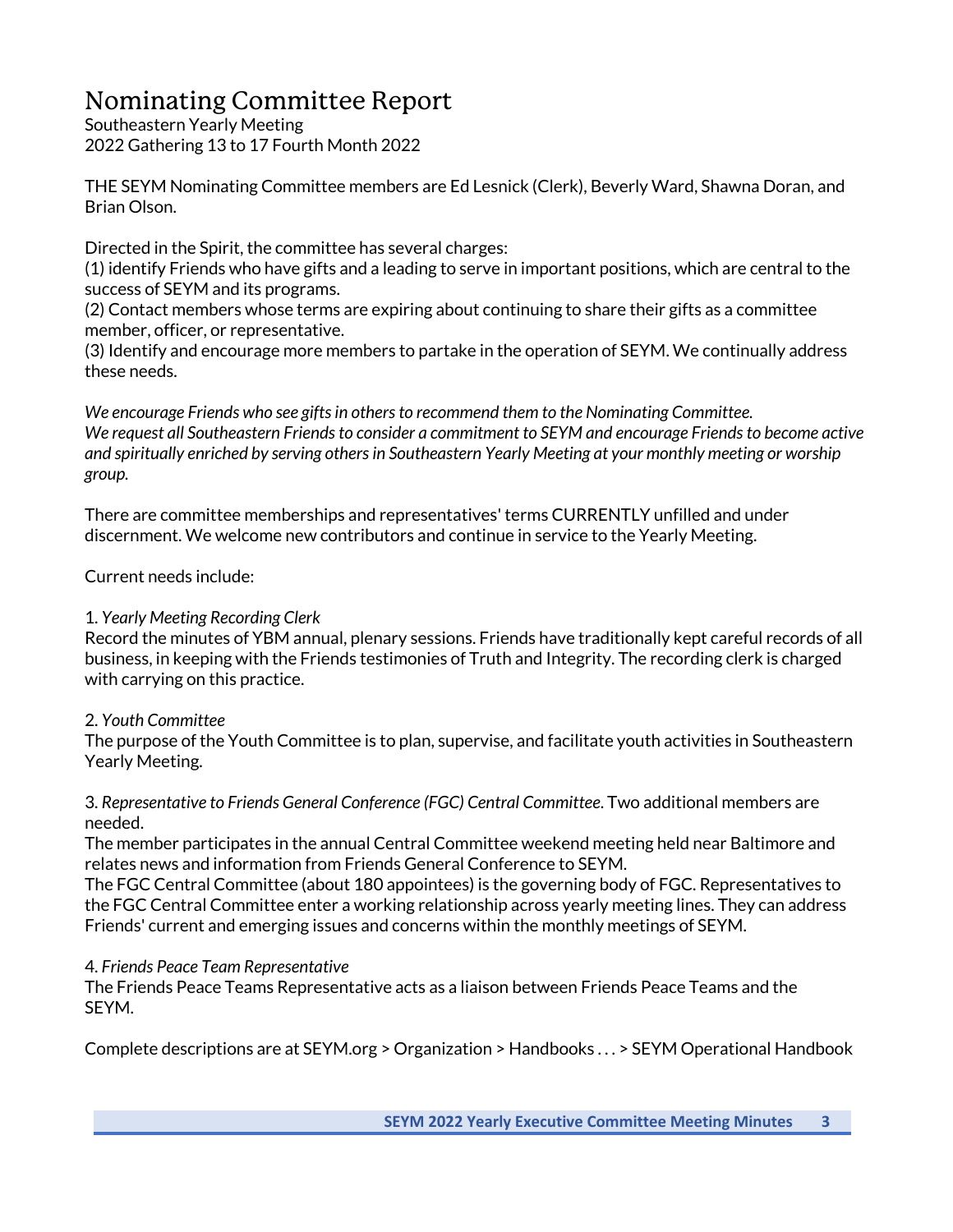# Preliminary Nominating Committee Report SEYM Officers, Committees, Representatives, & Appointees

| <b>OFFICERS</b>                                          |                                                                                                      |  |
|----------------------------------------------------------|------------------------------------------------------------------------------------------------------|--|
|                                                          |                                                                                                      |  |
| Interim Business Meeting (IBM)                           |                                                                                                      |  |
|                                                          |                                                                                                      |  |
|                                                          |                                                                                                      |  |
|                                                          |                                                                                                      |  |
|                                                          |                                                                                                      |  |
|                                                          |                                                                                                      |  |
|                                                          |                                                                                                      |  |
|                                                          | Treasurer …………………………………………………………………………Joel Cook ………………………………………Palm Beach …………………………………………………………2023 |  |
|                                                          |                                                                                                      |  |
| <b>TRUSTEES</b>                                          |                                                                                                      |  |
|                                                          |                                                                                                      |  |
|                                                          |                                                                                                      |  |
|                                                          |                                                                                                      |  |
|                                                          |                                                                                                      |  |
|                                                          |                                                                                                      |  |
| <b>COMMITTEES</b>                                        |                                                                                                      |  |
| <b>Archives</b>                                          |                                                                                                      |  |
|                                                          |                                                                                                      |  |
|                                                          |                                                                                                      |  |
| <b>Earthcare</b>                                         |                                                                                                      |  |
|                                                          |                                                                                                      |  |
|                                                          |                                                                                                      |  |
|                                                          |                                                                                                      |  |
|                                                          |                                                                                                      |  |
|                                                          |                                                                                                      |  |
|                                                          |                                                                                                      |  |
|                                                          |                                                                                                      |  |
| <b>Faith &amp; Practice</b><br>(Committee on sabbatical) |                                                                                                      |  |
| <b>Facebook Page</b>                                     |                                                                                                      |  |
| <b>Finance</b>                                           |                                                                                                      |  |
|                                                          |                                                                                                      |  |
|                                                          |                                                                                                      |  |
|                                                          |                                                                                                      |  |
|                                                          | Asst. YM Clerk (ex officio)                                                                          |  |
|                                                          | <b>SEYM Treasurer (ex officio)</b>                                                                   |  |
|                                                          | Clerk of Trustees (ex officio)                                                                       |  |
|                                                          | SEYM Administrative Secretary (ex officio)                                                           |  |
| <b>Half-Yearly Meeting</b>                               |                                                                                                      |  |
|                                                          |                                                                                                      |  |
|                                                          |                                                                                                      |  |
| 4                                                        | <b>SEYM 2022 Yearly Executive Committee Meeting Minutes</b>                                          |  |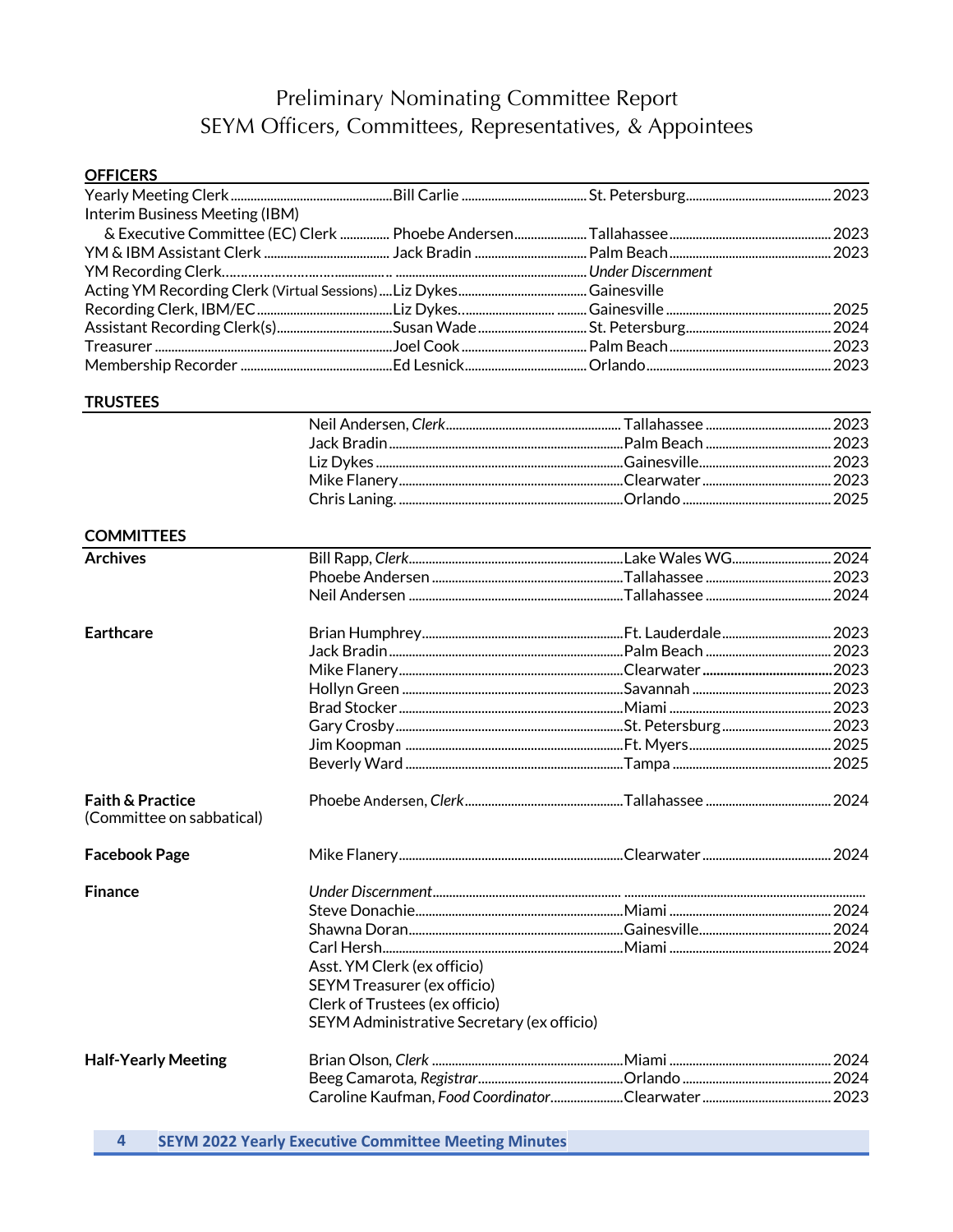| <b>Ministry on Racism</b>                        |                                                                     |  |
|--------------------------------------------------|---------------------------------------------------------------------|--|
|                                                  |                                                                     |  |
|                                                  |                                                                     |  |
|                                                  |                                                                     |  |
|                                                  |                                                                     |  |
|                                                  |                                                                     |  |
|                                                  |                                                                     |  |
|                                                  |                                                                     |  |
|                                                  |                                                                     |  |
|                                                  |                                                                     |  |
|                                                  |                                                                     |  |
| Peace &                                          |                                                                     |  |
| <b>Social Concerns</b>                           |                                                                     |  |
|                                                  |                                                                     |  |
|                                                  |                                                                     |  |
|                                                  |                                                                     |  |
|                                                  |                                                                     |  |
|                                                  |                                                                     |  |
|                                                  |                                                                     |  |
|                                                  |                                                                     |  |
| <b>Publications</b>                              |                                                                     |  |
|                                                  |                                                                     |  |
|                                                  |                                                                     |  |
| <b>Worship &amp; Ministry</b>                    |                                                                     |  |
|                                                  |                                                                     |  |
|                                                  |                                                                     |  |
|                                                  |                                                                     |  |
|                                                  |                                                                     |  |
|                                                  |                                                                     |  |
|                                                  |                                                                     |  |
|                                                  |                                                                     |  |
| <b>YM Gathering</b>                              |                                                                     |  |
|                                                  |                                                                     |  |
|                                                  |                                                                     |  |
|                                                  |                                                                     |  |
|                                                  |                                                                     |  |
| <b>Youth Committee</b>                           |                                                                     |  |
|                                                  |                                                                     |  |
|                                                  |                                                                     |  |
|                                                  |                                                                     |  |
| REPRESENTATIVES TO ORGANIZATIONS                 |                                                                     |  |
|                                                  | American Friends Service Committee Corporation, - AFSC/Philadelphia |  |
|                                                  | <b>Bill Carlie</b>                                                  |  |
|                                                  |                                                                     |  |
|                                                  |                                                                     |  |
| Friends Committee on National Legislation - FCNL |                                                                     |  |
|                                                  |                                                                     |  |
|                                                  |                                                                     |  |

**SEYM 2022 Yearly Executive Committee Meeting Minutes**  $5 -$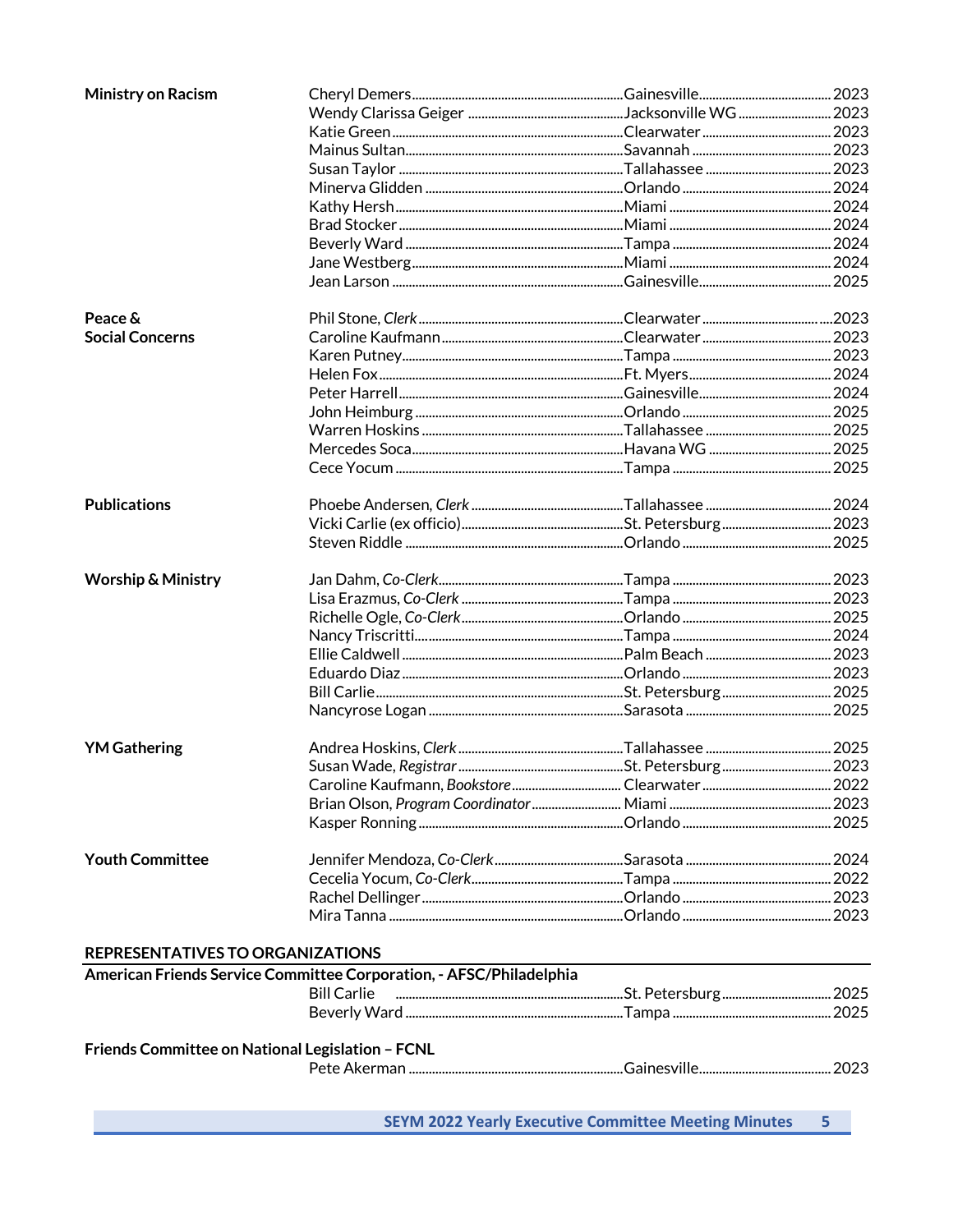| <b>Friends General Conference - FGC Central Committee</b> |                          |                                                                                                                |  |
|-----------------------------------------------------------|--------------------------|----------------------------------------------------------------------------------------------------------------|--|
|                                                           |                          |                                                                                                                |  |
|                                                           | Under Discernment        |                                                                                                                |  |
|                                                           | <b>Under Discernment</b> |                                                                                                                |  |
| Friends World Committee for Consultation - FWCC           |                          |                                                                                                                |  |
|                                                           |                          |                                                                                                                |  |
|                                                           |                          |                                                                                                                |  |
|                                                           |                          |                                                                                                                |  |
| <b>Friends Peace Teams</b>                                |                          |                                                                                                                |  |
|                                                           |                          |                                                                                                                |  |
| <b>Florida Council of Churches</b>                        |                          |                                                                                                                |  |
| Friends for Lesbian, Gay, Bisexual, Transgender & Queer   |                          |                                                                                                                |  |
| <b>Concerns - FLGBTQ</b>                                  |                          |                                                                                                                |  |
| <b>Palmetto Friends Gathering</b>                         |                          |                                                                                                                |  |
|                                                           |                          |                                                                                                                |  |
| <b>Quaker Earthcare Witness</b>                           |                          |                                                                                                                |  |
|                                                           |                          |                                                                                                                |  |
| <b>Quaker House (Fayetteville)</b>                        |                          |                                                                                                                |  |
| <b>Quaker United Nations Office</b><br>- QUNO             |                          | Liz Jenkins www.community.com/community.com/community-community-community-community-community-community-commun |  |
| APPOINTED OBSERVERS TO ORGANIZATIONS                      |                          |                                                                                                                |  |

| <b>FUM General Board Observer</b> Under Discernment |  |  |
|-----------------------------------------------------|--|--|
|                                                     |  |  |

## NOMINATING COMMITTEE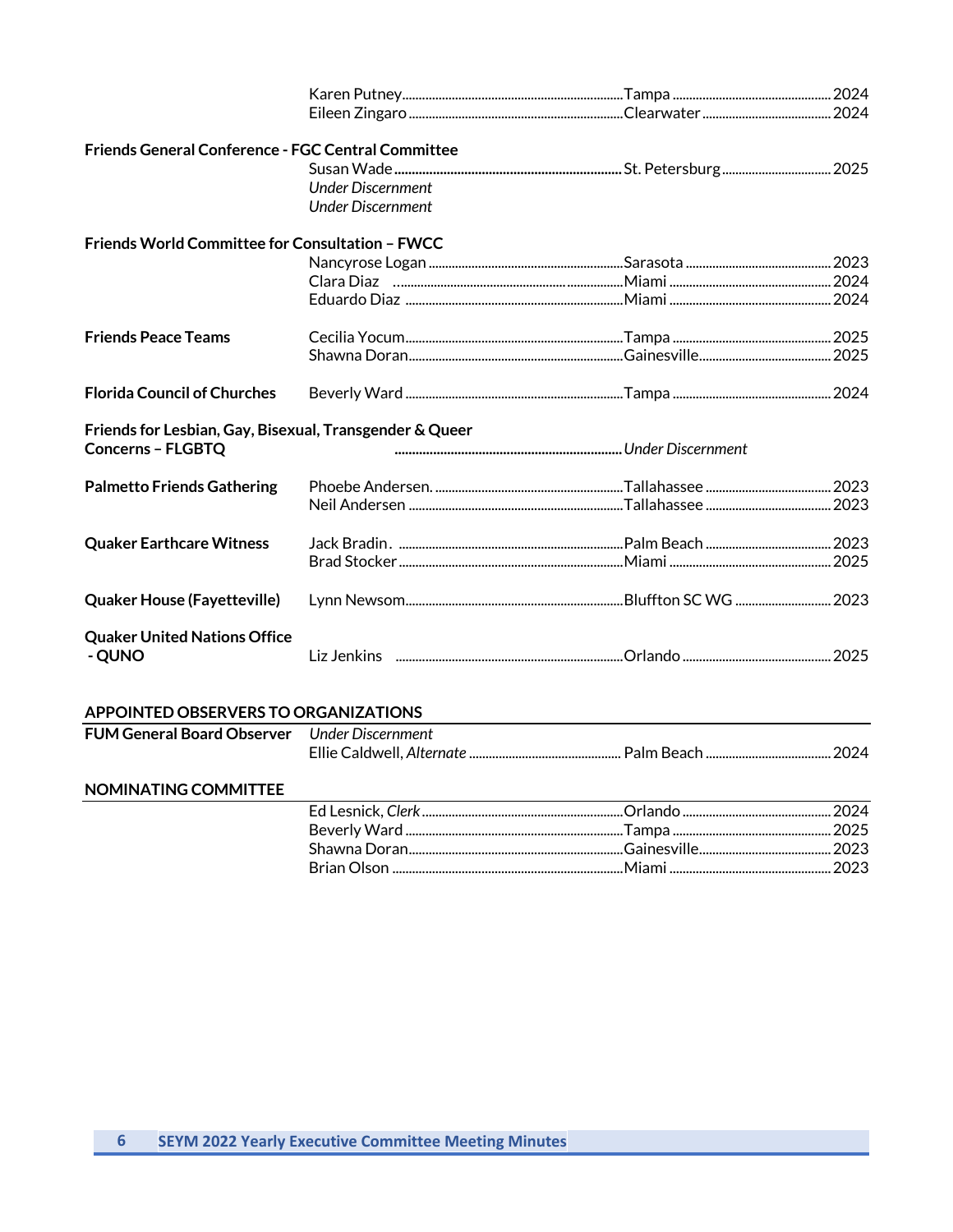# Treasurer's Report for Q3 for FY 2021-2022

Southeastern Yearly Meeting Gathering 13 to 17 Fourth Month 2022

Report for end of First Three Quarters of Fiscal Year 2021-2022 (June 1, 2021 thru Feb. 28, 2022) All values are rounded to the nearest dollar.

## SEYM Total Cash Flow not including Trustees

The overall cash flow of the Yearly Meeting (excluding the funds in the Trustees' care) for this period yielded a net loss of \$235 (excluding unrealized capital loss of \$77 on investments for the Publications program, and including \$14,975 restricted donations for the Field Secretary for Earthcare program). This resulted from an SEYM total real income of \$76,941 against total expenses of \$77,176.

## SEYM General Fund for Administration - Cash Flow and Budget Performance

At the end of this period, the General Fund (the operations fund for which we approved a balanced budget of \$85,380 in our 2021 Yearly Meeting sessions) showed a netloss of \$9,894. This resulted from General Fund total income of \$37,914 (44% of budget) against expenses of \$47,808 (56% of budget).

## Budget Support Apportionments & Contributions Received

During this period, in response to the annual request for support of the approved General Fund Budget (the Apportionments), contributions received from the Monthly Meetings and Worship Groups totaled \$34,962, or 47% of the year's budgeted request of \$74,908.

Fifteen Monthly Meetings and Eleven Worship Groups were included in the Apportionment requestthis fiscal year. So far, five (5) have contributed between three-quarters and their entire requested amount, six (6) have contributed one-half to three quarters, one (1) has contributed ten percent to half, and fourteen (14) have not contributed anything.

The unrestricted individual donations received toward the Budget during this period totaled \$1,450 approximately 72% of the \$2,000 budgeted amount.

## Cash Flow Results for Programs

The annual programs for this fiscal year are in progress; cash flow is incomplete. The Publications program during this period had a net loss of \$70, excluding unrealized capital losses of \$77 on investments for the program.

The SEYM Field Secretary for Earthcare program during this period received \$15,000 in donations and had expenses of \$13,500, yielding a net gain of \$1,500.

## Net Worth

The Net Worth of the combined Yearly Meeting and its Trustees at the end of this period was \$674,803, an increase of \$29,614 including \$2,355 in unrealized capital losses since the beginning of the fiscal year.

Joel D.Cook, Treasurer - SEYM 4/9/2022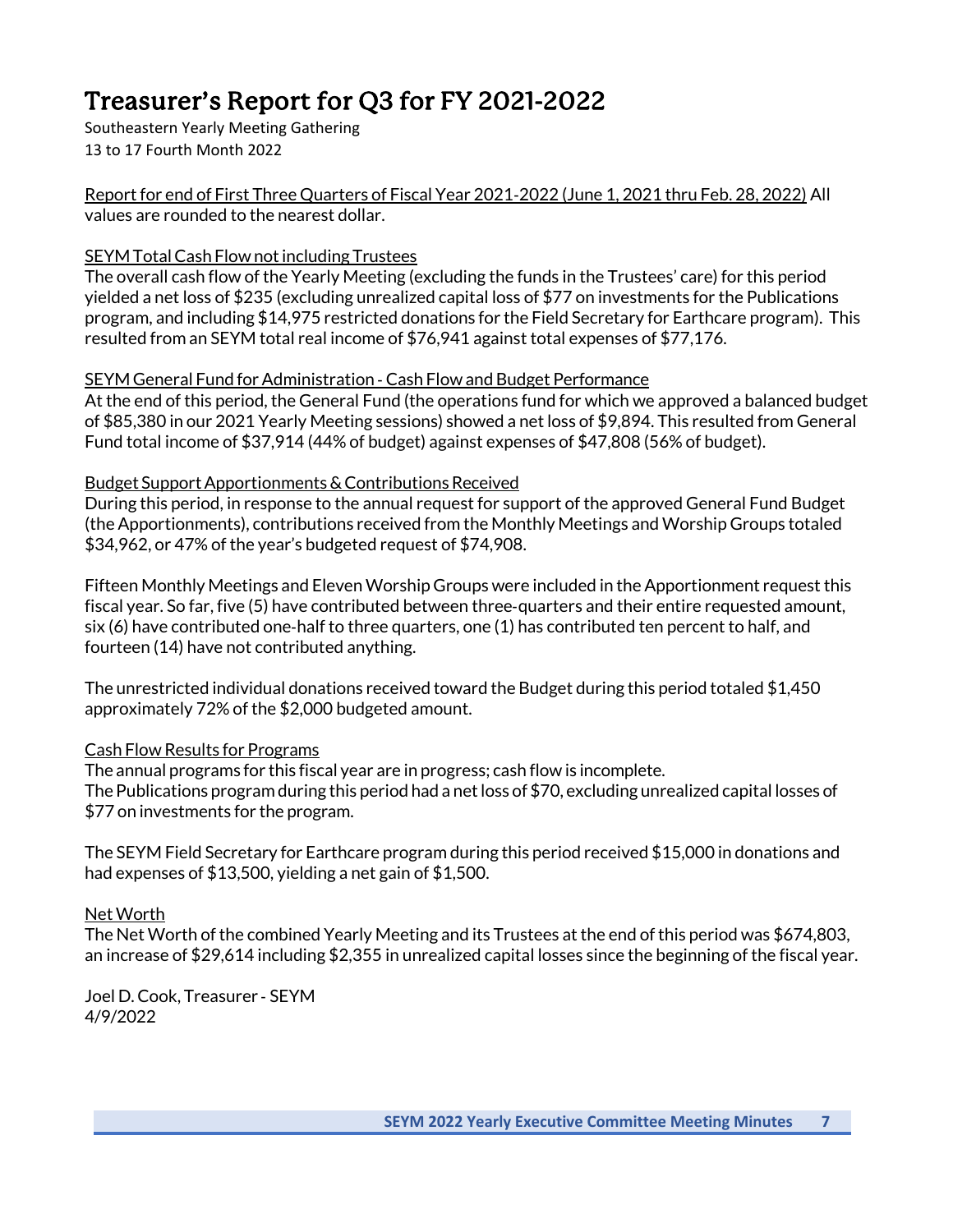# Southeastern Yearly Meeting Actual vs Budget<br>June 2021 through February 2022

04/09/2022 **Cash Basis** 

|                                             | Jun '21 - Feb 22 | <b>Budget</b> | \$ Over Budget | % of Budget |
|---------------------------------------------|------------------|---------------|----------------|-------------|
| Income                                      |                  |               |                |             |
| $2000 \cdot$ Income                         |                  |               |                |             |
| 2001 · Donations                            |                  |               |                |             |
| 2002 · Indivd.Donations-Classes             | 1,449.50         | 2,000.00      | $-550.50$      | 72.48%      |
| 2003 · Meeting Donations                    |                  |               |                |             |
| 2013 · Meeting Donations, Unaffiliated      | 150.00           |               |                |             |
| 2023 · Meeting Donations, WG wo apport      | 75.48            |               |                |             |
| 2003 · Meeting Donations - Other            | 34,736.35        | 75,000.00     | -40,263.65     | 46.32%      |
| Total 2003 · Meeting Donations              | 34,961.83        | 75,000.00     | -40,038.17     | 46.62%      |
| Total 2001 · Donations                      | 36,411.33        | 77,000.00     | -40,588.67     | 47.29%      |
| 2200 · Investment Earnings                  |                  |               |                |             |
| 2203 · Savings Account Interest             | 2.73             | 20.00         | -17.27         | 13.65%      |
| Total 2200 · Investment Earnings            | 2.73             | 20.00         | $-17.27$       | 13.65%      |
| Total 2000 · Income                         | 36,414.06        | 77,020.00     | -40,605.94     | 47.28%      |
| 2700 · Transfer in FROM other classes       |                  |               |                |             |
| 2712 · Michener Lect. to GF/insurance       | 150.00           | 190.00        | $-40.00$       | 78.95%      |
| 2732 · Gath/Walton to GF/insurance          | 900.00           | 1,140.00      | $-240.00$      | 78.95%      |
| 2752 · HYM to GF/insurance                  | 450.00           | 570.00        | $-120.00$      | 78.95%      |
| 2804 · from Trustee's Funds                 |                  |               |                |             |
| 2815 · for BertscheOutreach Travel          | 0.00             | 1,930.00      | $-1,930.00$    | 0.0%        |
| 2820 · for Staff Salary                     | 0.00             | 4,530.00      | $-4,530.00$    | 0.0%        |
| Total 2804 · from Trustee's Funds           | 0.00             | 6,460.00      | $-6,460.00$    | 0.0%        |
| Total 2700 · Transfer in FROM other classes | 1,500.00         | 8,360.00      | $-6,860.00$    | 17.94%      |
| <b>Total Income</b>                         | 37,914.06        | 85,380.00     | -47,465.94     | 44.41%      |
| <b>Gross Profit</b>                         | 37.914.06        | 85,380.00     | -47.465.94     | 44.41%      |
| Expense                                     |                  |               |                |             |
| 2999 · Expenses                             |                  |               |                |             |
| 3000 · Operating Costs                      |                  |               |                |             |
| 3001 · Bank Service Charges                 | 269.55           | 200.00        | 69.55          | 134.78%     |
| 3002 · PayPal service fee                   | 30.84            | 10.00         | 20.84          | 308.4%      |
| 3080 · Duplication                          | 517.72           | 1,000.00      | $-482.28$      | 51.77%      |
| 3100 · Insurance                            |                  |               |                |             |
| 3106 · Liability Insurance                  | 1,631.63         | 1,900.00      | $-268.37$      | 85.88%      |
| Total 3100 · Insurance                      | 1,631.63         | 1,900.00      | $-268.37$      | 85.88%      |
| 3107 · Youth Worker CAP Certification       | 163.50           | 160.00        | 3.50           | 102.19%     |
| 3146 · Non-Profit Corporation Fee           | 61.25            | 60.00         | 1.25           | 102.08%     |
| 3200 Office Supplies                        | 288.73           | 400.00        | $-111.27$      | 72.18%      |
| 3270 · Payroll Expenses                     | 30,550.12        | 47,500.00     | -16,949.88     | 64.32%      |
| 3272 · Employer Payroll Taxes               | 2,216.79         | 3,500.00      | $-1,283.21$    | 63.34%      |
| 3380 · Postage/Shipping                     | 345.75           | 300.00        | 45.75          | 115.25%     |
| 3381 · Post Office Box rental               | 0.00             | 200.00        | $-200.00$      | 0.0%        |
| 3400 · Office Equipment                     | 0.00             | 400.00        | $-400.00$      | 0.0%        |
| 3500 · Professional Fees                    | 0.00             | 700.00        | $-700.00$      | 0.0%        |
| 3640 · Rent warehouse/office                |                  |               |                |             |
| 3642 · Office Rent                          | 630.00           |               |                |             |
| 3643 · Storage Unit                         | 0.00             | 2,800.00      | -2,800.00      | $0.0\%$     |
| Total 3640 · Rent warehouse/office          | 630.00           | 2,800.00      | $-2,170.00$    | 22.5%       |
| 3700 · Repairs                              |                  |               |                |             |
| 3740 · Computer Repairs                     | 449.99           | 200.00        | 249.99         | 225.0%      |
| Total 3700 · Repairs                        | 449.99           | 200.00        | 249.99         | 225.0%      |
| 3816 · Software                             | 2,662.24         | 2,000.00      | 662.24         | 133.11%     |
| 3840 · Telephone & Inet access              | 1,128.50         | 1,200.00      | $-71.50$       | 94.04%      |
| 3860 · Travel Administrative                | 0.00             | 1,000.00      | $-1,000.00$    | 0.0%        |
| 3900 · Website                              |                  |               |                |             |
| 3641 · Rent E=Data off-site storage         | 799.99           |               |                |             |
| 3940 · Domain Name Registrations            | 111.25           |               |                |             |
| 3900 · Website - Other                      | 322.03           | 1,400.00      | $-1,077.97$    | 23.0%       |
| Total 3900 · Website                        | 1,233.27         | 1,400.00      | $-166.73$      | 88.09%      |
| Total 3000 · Operating Costs                | 42,179.88        | 64,930.00     | $-22,750.12$   | 64.96%      |
|                                             |                  |               |                |             |

Page 1 of 2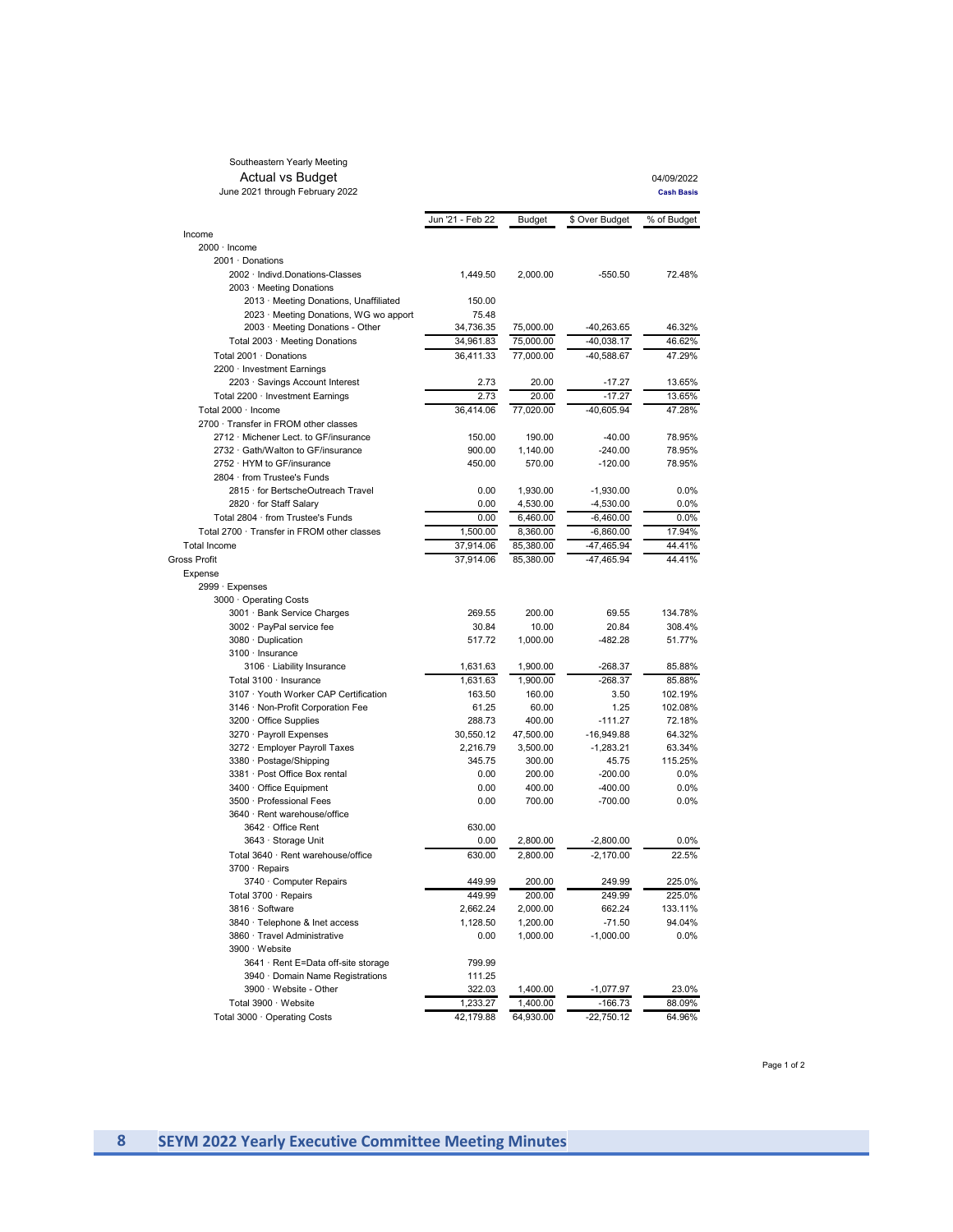|                                            | Jun '21 - Feb 22 | <b>Budget</b> | \$ Over Budget | % of Budget |
|--------------------------------------------|------------------|---------------|----------------|-------------|
| 4000 Committees Operating Expenses         |                  |               |                |             |
| 4309 · Archives                            | 0.00             | 300.00        | $-300.00$      | 0.0%        |
| $4329 \cdot EC$ and IBM                    | 0.00             | 50.00         | $-50.00$       | 0.0%        |
| 4339 · Faith and Practice                  | 0.00             | 25.00         | $-25.00$       | 0.0%        |
| 4349 · Finance                             | 0.00             | 25.00         | $-25.00$       | 0.0%        |
| 4359 · Nominating                          | 0.00             | 25.00         | $-25.00$       | 0.0%        |
| 4369 · Peace and Social Concerns           | 64.00            | 450.00        | $-386.00$      | 14.22%      |
| 4389 · Youth Committee                     | 0.00             | 25.00         | $-25.00$       | 0.0%        |
| 4399 · Worship and Ministry                | 0.00             | 25.00         | $-25.00$       | 0.0%        |
| 4429 · Earthcare                           | 0.00             | 100.00        | $-100.00$      | 0.0%        |
| 4449 · Publications                        | 0.00             | 25.00         | $-25.00$       | 0.0%        |
| 4469 · Racism, Ministry on                 | 0.00             | 25.00         | $-25.00$       | 0.0%        |
| 4489 · Young Adult Quakers                 | 0.00             | 25.00         | $-25.00$       | 0.0%        |
| Total 4000 · Committees Operating Expenses | 64.00            | 1,100.00      | $-1,036.00$    | 5.82%       |
| 5000 · Donations to Organizations          |                  |               |                |             |
| $5007 \cdot AFSC$                          | 0.00             | 200.00        | $-200.00$      | 0.0%        |
| 5018 · Earlham School of Religion          | 0.00             | 100.00        | $-100.00$      | 0.0%        |
| $5027 \cdot FCNL$                          | 0.00             | 300.00        | $-300.00$      | 0.0%        |
| 5028 · QEW (FCUN)                          | 0.00             | 200.00        | $-200.00$      | 0.0%        |
| 5030 · FLGBTQC                             | 0.00             | 100.00        | $-100.00$      | 0.0%        |
| $5037 \cdot FGC$                           | 0.00             | 1,200.00      | $-1,200.00$    | 0.0%        |
| 5038 · FLCoalition for Peace & Justice     | 0.00             | 100.00        | $-100.00$      | 0.0%        |
| 5047 · Florida Council of Churches         | 0.00             | 200.00        | $-200.00$      | 0.0%        |
| 5048 · Florida Impact                      | 0.00             | 300.00        | $-300.00$      | 0.0%        |
| 5057 · Friends Journal                     | 0.00             | 100.00        | $-100.00$      | 0.0%        |
| 5061 · Friends Peace Teams                 | 0.00             | 500.00        | $-500.00$      | 0.0%        |
| $5067 \cdot FUM$                           | 0.00             | 500.00        | $-500.00$      | 0.0%        |
| $5068 \cdot$ FWCC                          | 0.00             | 1,450.00      | $-1,450.00$    | 0.0%        |
| 5077 · Pendle Hill                         | 0.00             | 100.00        | $-100.00$      | 0.0%        |
| 5085 · Quaker House of Fayetteville NC     | 0.00             | 200.00        | $-200.00$      | 0.0%        |
| 5087 · Quaker Life                         | 0.00             | 100.00        | $-100.00$      | 0.0%        |
| 5089 · QUNO                                | 0.00             | 100.00        | $-100.00$      | 0.0%        |
| 5097 · Wm Penn House                       | 0.00             | 100.00        | $-100.00$      | 0.0%        |
| Total 5000 · Donations to Organizations    | 0.00             | 5,850.00      | $-5,850.00$    | 0.0%        |
| 8000 · Travel & Financial Aid              |                  |               |                |             |
| 8160 · Annual Representative               | 62.00            | 4,000.00      | $-3,938.00$    | 1.55%       |
| 8360 · Attend SEYM-approved Activities     | 0.00             | 1,500.00      | $-1,500.00$    | 0.0%        |
| 8460 · Travel Support to SEYM Business     | 0.00             | 1,000.00      | $-1,000.00$    | 0.0%        |
| Total 8000 · Travel & Financial Aid        | 62.00            | 6,500.00      | $-6,438.00$    | 0.95%       |
| 8500 · Contingency                         |                  |               |                |             |
| 8510 · Contingency - Intl Worship Grou     | 500.00           |               |                |             |
| 8500 · Contingency - Other                 | 0.00             | 2,000.00      | $-2,000.00$    | 0.0%        |
| Total 8500 · Contingency                   | 500.00           | 2,000.00      | $-1,500.00$    | 25.0%       |
| Total 2999 · Expenses                      | 42,805.88        | 80,380.00     | $-37,574.12$   | 53.25%      |
| 66900 · Reconciliation Discrepancies       | 1.96             |               |                |             |
| 9000 · Transfer OUT TO other classes       |                  |               |                |             |
| 9004 · for Youth Programs                  | 2,500.00         | 2,500.00      | 0.00           | 100.0%      |
| 9005 · for Gathering Youth                 | 2,000.00         | 2,000.00      | 0.00           | 100.0%      |
| 9060 · for Triennial Travel                | 500.00           | 500.00        | 0.00           | 100.0%      |
| Total 9000 · Transfer OUT TO other classes | 5,000.00         | 5,000.00      | 0.00           | 100.0%      |
| <b>Total Expense</b>                       | 47,807.84        | 85,380.00     | $-37,572.16$   | 55.99%      |
| Net Income                                 | $-9,893.78$      | 0.00          | $-9,893.78$    | 100.0%      |
|                                            |                  |               |                |             |

Page 2 of 2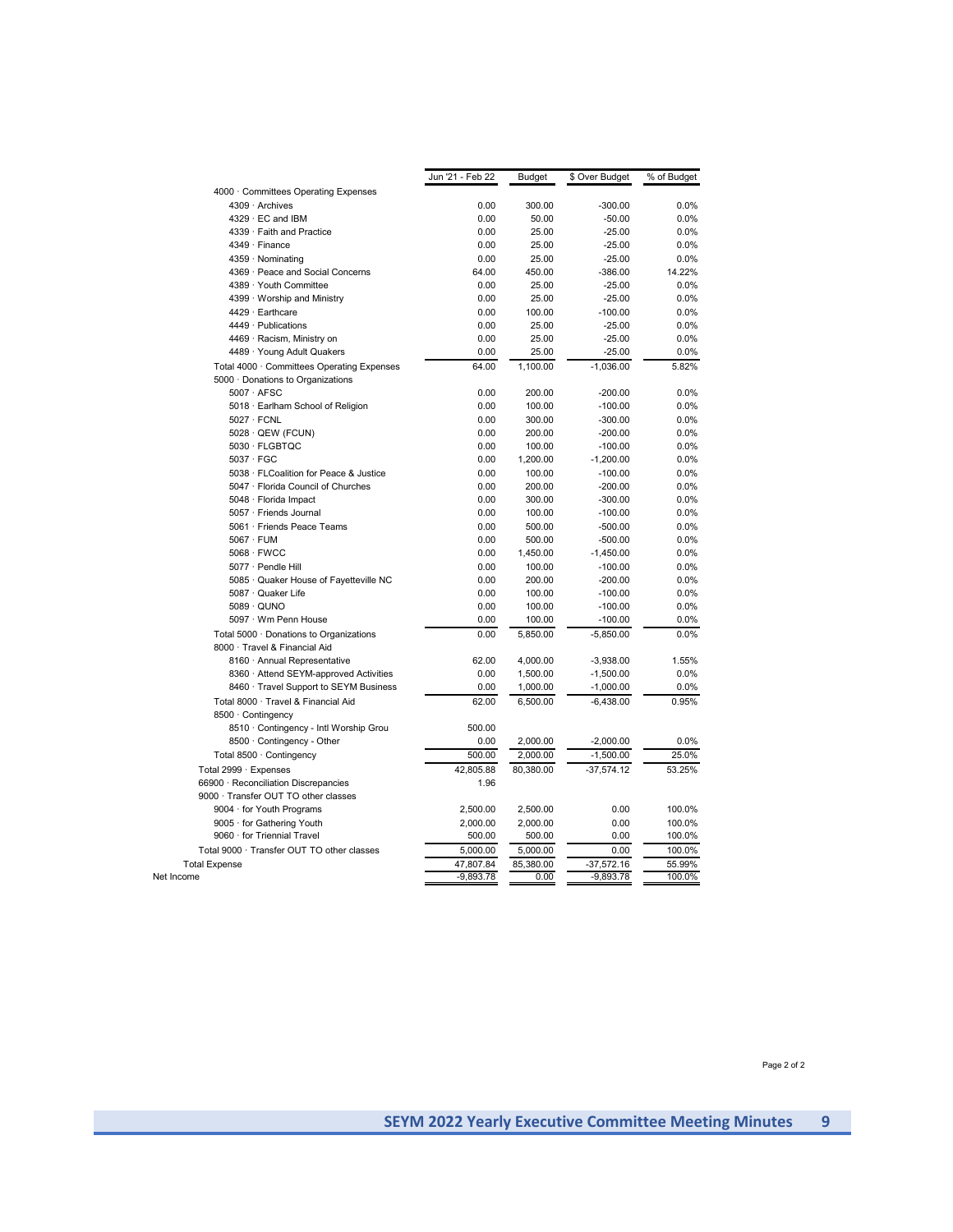| 04/09/2022<br><b>Cash Basis</b>                                                             | <b>TOTAL</b>                           |        |                 |                  | 1,449.50                        |                          | 150.00                                 | 75.48                                  | 34,736.35                        | 34,961.83                      | 469.28                  | 1,003.00                              | 37,883.61              |                             | 10,502.00                 | 1,200.00                | 14,974.50                         | 2,000.00                         | 28,676.50                         |                            | 2.73                            | 2,271.52                             | 475.92                             | 992.83                                 | 2,336.85                               | 9,342.84                          | 879.68                           | 295.22                                 |                                        | -594.41                               | $-124.54$                          | $-259.81$                              | $-611.51$                              | 484.26                                 | $-230.65$                        | 49.39                                  | $-77.25$                               | $-2,431.82$                                  | 14,165.77                        |                              | 2,810.00                | 2,810.00                           |              | 910.46                   | 910.46             | 84,446.34                                                    |
|---------------------------------------------------------------------------------------------|----------------------------------------|--------|-----------------|------------------|---------------------------------|--------------------------|----------------------------------------|----------------------------------------|----------------------------------|--------------------------------|-------------------------|---------------------------------------|------------------------|-----------------------------|---------------------------|-------------------------|-----------------------------------|----------------------------------|-----------------------------------|----------------------------|---------------------------------|--------------------------------------|------------------------------------|----------------------------------------|----------------------------------------|-----------------------------------|----------------------------------|----------------------------------------|----------------------------------------|---------------------------------------|------------------------------------|----------------------------------------|----------------------------------------|----------------------------------------|----------------------------------|----------------------------------------|----------------------------------------|----------------------------------------------|----------------------------------|------------------------------|-------------------------|------------------------------------|--------------|--------------------------|--------------------|--------------------------------------------------------------|
|                                                                                             | Trustee's<br>Funds                     |        |                 |                  | 0.00                            |                          | 0.00                                   | 0.00                                   | 0.00                             | 0.00                           | 0.00                    | 0.00                                  | 0.00                   |                             | 60.00                     | 0.00                    | 0.00                              | 0.00                             | 60.00                             |                            | 0.00                            | 2,271.52                             | 475.92                             | 992.83                                 | 2,336.85                               | 9,342.84                          | 879.68                           | 0.00                                   |                                        | $-594.41$                             | $-124.54$                          | $-259.81$                              | $-611.51$                              | $-484.26$                              | $-230.65$                        | $-49.39$                               | 0.00                                   | $-2,354.57$                                  | 13,945.07                        |                              | 0.00                    | 0.00                               |              | 0.00                     | 0.00               | 14,005.07                                                    |
|                                                                                             | Triennial<br>Travel                    |        |                 |                  | 0.00                            |                          | 0.00                                   | 0.00                                   | 0.00                             | 0.00                           | 0.00                    | 0.00                                  | 0.00                   |                             | 10.00                     | 0.00                    | 0.00                              | 0.00                             | 10.00                             |                            | 0.00                            | 0.00                                 | 0.00                               | 0.00                                   | 0.00                                   | 0.00                              | 0.00                             | 0.00                                   |                                        | 0.00                                  | 0.00                               | 0.00                                   | 0.00                                   | 0.00                                   | 0.00                             | 0.00                                   | 0.00                                   | 0.00                                         | 0.00                             |                              | 0.00                    | 0.00                               |              | 0.00                     | 0.00               | 10.00                                                        |
|                                                                                             | Secretary-<br>Earthcare                |        |                 |                  | 0.00                            |                          | 0.00                                   | 0.00                                   | 0.00                             | 0.00                           | 0.00                    | 25.00                                 | 25.00                  |                             | 0.00                      | 0.00                    | 14,974.50                         | 0.00                             | 14,974.50                         |                            | 0.00                            | 0.00                                 | 0.00                               | 0.00                                   | 0.00                                   | 0.00                              | 0.00                             | 0.00                                   |                                        | 0.00                                  | 0.00                               | 0.00                                   | 0.00                                   | 0.00                                   | 0.00                             | 0.00                                   | 0.00                                   | 0.00                                         | 0.00                             |                              | 0.00                    | 0.00                               |              | 0.00                     | 0.00               | 14,999.50                                                    |
|                                                                                             | Publications                           |        |                 |                  | 0.00                            |                          | 0.00                                   | 0.00                                   | 0.00                             | 0.00                           | 0.00                    | 0.00                                  | 0.00                   |                             | 10.00                     | 0.00                    | 0.00                              | 0.00                             | 10.00                             |                            | 0.00                            | 0.00                                 | 0.00                               | 0.00                                   | 0.00                                   | 0.00                              | 0.00                             | 295.22                                 |                                        | 0.00                                  | 0.00                               | 0.00                                   | 0.00                                   | 0.00                                   | 0.00                             | 0.00                                   | $-77.25$                               |                                              | $-77.25$<br>217.97               |                              | 0.00                    | 0.00                               |              | 910.46                   | 910.46             | 1,138.43                                                     |
|                                                                                             | Programs for<br>Youth                  |        |                 |                  | 0.00                            |                          | 0.00                                   | 0.00                                   | 0.00                             | 0.00                           | 0.00                    | 00.00                                 | 00.00                  |                             | 10,422.00                 | 0.00                    | 0.00                              | 0.00                             | 10,422.00                         |                            | 0.00                            | 0.00                                 | 0.00                               | 0.00                                   | 0.00                                   | 0.00                              | 0.00                             | 0.00                                   |                                        | 0.00                                  | 0.00                               | 0.00                                   | 0.00                                   | 0.00                                   | 0.00                             | 0.00                                   |                                        | $\frac{1}{2}$                                |                                  |                              | 730.00                  | 730.00                             |              | 0.00                     | 0.00               | 11,242.00                                                    |
|                                                                                             | Michener<br>Lecture                    |        |                 |                  | 0.00                            |                          | 0.00                                   | 0.00                                   | 0.00                             | 0.00                           | 0.00                    | 0.00                                  | 0.00                   |                             | 0.00                      | 0.00                    | 0.00                              | 0.00                             | 0.00                              |                            | 0.00                            | 0.00                                 | 0.00                               | 0.00                                   | 0.00                                   | 0.00                              | 0.00                             | 0.00                                   |                                        | 0.00                                  | 0.00                               | 0.00                                   | 0.00                                   | 0.00                                   | 0.00                             | 0.00                                   | 0.00                                   | 0.00                                         | 0.00                             |                              | 700.00                  | 700.00                             |              | 0.00                     | 0.00               | 700.00                                                       |
|                                                                                             | Int'l WG<br>Support                    |        |                 |                  | 0.00                            |                          | 0.00                                   | 0.00                                   | 0.00                             | 0.00                           | 0.00                    | 0.00                                  | 0.00                   |                             | 0.00                      | 1,200.00                | 0.00                              | 0.00                             | 1,200.00                          |                            | 0.00                            | 0.00                                 | 0.00                               | 0.00                                   | 0.00                                   | 0.00                              | 0.00                             | 0.00                                   |                                        | 0.00                                  | 0.00                               | 0.00                                   | 0.00                                   | 0.00                                   | 0.00                             | 0.00                                   | 0.00                                   | 0.00                                         | 0.00                             |                              | 0.00                    | 0.00                               |              | 0.00                     | 0.00               | 1,200.00                                                     |
|                                                                                             | Half Yearly<br>Meeting<br>(HYM)        |        |                 |                  | 0.00                            |                          | 0.00                                   | 0.00                                   | 0.00                             | 0.00                           | 469.28                  | 888.00                                | 1,357.28               |                             | 0.00                      | 0.00                    | 0.00                              | 0.00                             | 0.00                              |                            | 0.00                            | 0.00                                 | 0.00                               | 0.00                                   | 0.00                                   | 0.00                              | 0.00                             | 0.00                                   |                                        | 0.00                                  | 0.00                               | 0.00                                   | 0.00                                   | 0.00                                   | 0.00                             | 0.00                                   | 0.00                                   | 0.00                                         | 0.00                             |                              | 1,250.00                | 1,250.00                           |              | 0.00                     | 0.00               | 2,607.28                                                     |
|                                                                                             | <b>Gathering/W</b><br>Lecture<br>alton |        |                 |                  | 0.00                            |                          | 0.00                                   | 0.00                                   | 0.00                             | 0.00                           | 0.00                    | 0.00                                  | 0.00                   |                             | 0.00                      | 0.00                    | 0.00                              | $0.00\,$                         | 0.00                              |                            | 0.00                            | 0.00                                 | 0.00                               | 0.00                                   | 0.00                                   | 0.00                              | 0.00                             | 0.00                                   |                                        | 0.00                                  | 0.00                               | 0.00                                   | 0.00                                   | 0.00                                   | 0.00                             | 0.00                                   | 0.00                                   | 0.000                                        |                                  |                              | 130.00                  | 130.00                             |              | 0.00                     | 0.00               | 130.00                                                       |
|                                                                                             | Covid Relief                           |        |                 |                  | 0.00                            |                          | 0.00                                   | 0.00                                   | 0.00                             | 0.00                           | 0.00                    | 0.00                                  | 0.00                   |                             | 0.00                      | 0.00                    | 0.00                              | 2,000.00                         | 2,000.00                          |                            | 0.00                            | 0.00                                 | 0.00                               | 0.00                                   | 0.00                                   | 0.00                              | 0.00                             | 0.00                                   |                                        | 0.00                                  | 0.00                               | 0.00                                   | 0.00                                   | 0.00                                   | 0.00                             | 0.00                                   | 0.00                                   | 0.00                                         | 0.00                             |                              | 0.00                    | 0.00                               |              | 0.00                     | 0.00               | 2,000.00                                                     |
|                                                                                             | Admin/Gen <sup>1</sup><br>Fund         |        |                 |                  | 1,449.50                        |                          | 150.00                                 | 75.48                                  | 34,736.35                        | 34,961.83                      | 0.00                    | 0.00                                  | 36,411.33              |                             | 0.00                      | 0.00                    | 0.00                              | 0.00                             | 0.00                              |                            | 2.73                            |                                      | 0.00                               | 0.00                                   | 0.00                                   | 0.00                              | 0.00                             | 0.00                                   |                                        | 0.00                                  | 0.00                               | 0.00                                   | 0.00                                   | 0.00                                   | 0.00                             | 0.00                                   | 0.00                                   | 0.00<br>$\mathbf{I}$                         |                                  |                              | 0.00                    | 0.00                               |              | 0.00                     | 0.00               | 36,414.06                                                    |
| Income & Expense by Class<br>Southeastern Yearly Meeting<br>June 2021 through February 2022 |                                        | Income | $2000 -$ Income | 2001 - Donations | 2002 · Indivd.Donations-Classes | 2003 - Meeting Donations | 2013 · Meeting Donations, Unaffiliated | 2023 · Meeting Donations, WG wo apport | 2003 - Meeting Donations - Other | Total 2003 · Meeting Donations | 2006 · In-kind Donation | 2104 - Ind Donatn for Youth Event Exp | Total 2001 - Donations | 2040 · Restricted Donations | 2050 · Restricted - Other | 2055 - Int'l WG Support | 2060 - Donations - Restricted-FSE | 2065 - Restricted - Covid Relief | Total 2040 - Restricted Donations | 2200 - Investment Earnings | 2203 · Savings Account Interest | 2205 - Dividends FFC Gathering Youth | 2210 - Dividends FFC Michener Fund | 2215 - Dividends FFC Bertsche OuTravel | 2220 - Dividends-FFC Staff Salary Fund | 2225 · Dividends FFC Unrestricted | 2230 · Dividends FFC Walton Fund | 2280 - Dividends FFC SEYM Publications | 2290 - Investment Capital Gains/Losses | 2206 · Capital Gain(Loss) Gath. Youth | 2211 - Capital Gain(Loss) Michener | 2216 · Capital Gain(Loss) BertscheOTra | 2221 · Capital Gain(Loss) Staff Salary | 2226 · Capital Gain(Loss) Unrestricted | 2231 · Capital Gain(Loss) Walton | 2232 · Capital Gain (Loss) Meetinghous | 2281 · Capital Gain(loss) SEYM Publish | Total 2290 - Investment Capital Gains/Losses | Total 2200 - Investment Earnings | 2400 - Program Registrations | 2430 · Registration Fee | Total 2400 - Program Registrations | 2600 · Sales | 2680 - Publication Sales | Total 2600 - Sales | 2700 - Transfer in FROM other classes<br>Total 2000 - Income |

Page 1 of 3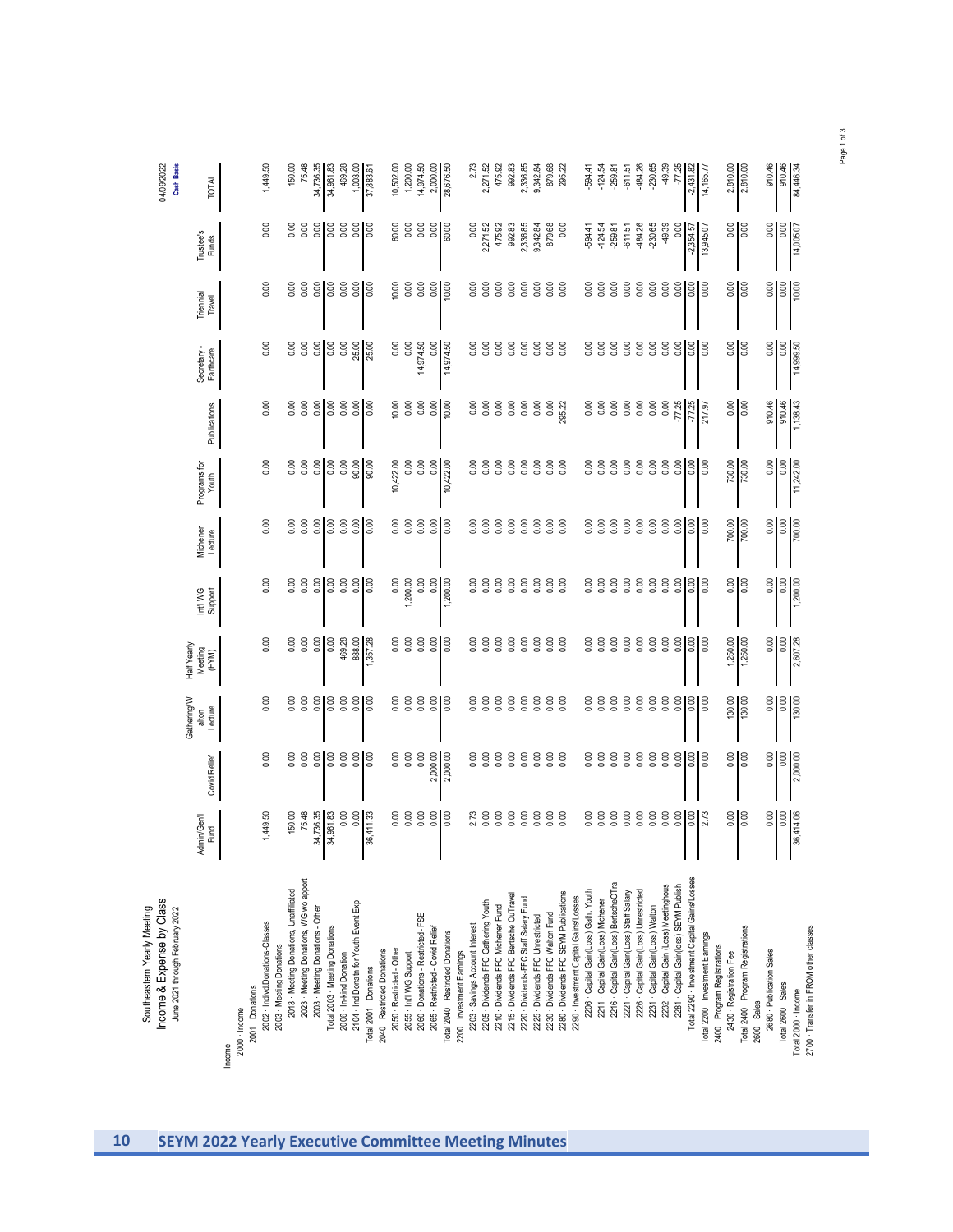|                                                     | Admin/Gen'l<br>Fund           | Covid Relief                        | Gathering/W<br>Lecture<br>alton     | Half Yearly<br>Meeting<br>(HYM) | Int'l WG<br>Support | Michener<br>Lecture | Programs for<br>Youth | Publications     | Secretary-<br>Earthcare     | Triennial<br>Travel | Trustee's<br>Funds | <b>TOTAL</b>              |
|-----------------------------------------------------|-------------------------------|-------------------------------------|-------------------------------------|---------------------------------|---------------------|---------------------|-----------------------|------------------|-----------------------------|---------------------|--------------------|---------------------------|
| 2712 · Michener Lect. to GF/insurance               | 150.00                        |                                     | 0.00                                | <b>0.00</b>                     | 0.00                | 0.00                | 8<br>0.00             | 0.00             | 0.00                        |                     | 0.00               | 150.00                    |
| 2732 · Gath/Walton to GF/insurance                  | 900.00                        |                                     | 0.00                                | 0.00                            | 0.00                | 0.00                | 0.00                  | 0.00             |                             | 0.00                | 0.00               | 900.00                    |
| 2752 - HYM to GF/insurance                          | 450.00                        | 0.00                                | 0.00                                | 0.00                            | 0.00                | 0.00                | 0.00                  | 0.00             | 0.00                        | 0.00                | 0.00               | 450.00                    |
| 2784 - from GF for YouthProgramsClass               | 0.00                          | 0.00                                | 0.00                                | 0.00                            | 0.00                | 0.00                | 2,500.00              | 0.00             | 0.00                        | 0.00                | 0.00               | 2,500.00                  |
| 2801 · transfer from General Fund                   |                               |                                     | 0.00                                | 0.00                            | 0.00                | 0.00                | 0.00                  | 0.00             | 0.00                        | 500.00              | 0.00               | 500.00                    |
| 2802 · from GF for Gathering Youth                  | 0.00                          |                                     | 2,000.00                            | 0.00                            | 0.00                | 0.00                | 0.00                  | 0.00             | 0.00                        | 0.00                | 0.00               | 2,000.00                  |
| Total 2700 · Transfer in FROM other classes         | ,500.00                       | 888                                 | 2,000.00                            | 0.00                            | 0.00                | 0.00                | 2,500.00              | 0.00             | 0.00                        | 500.00              | 0.00               | 6,500.00                  |
| Total Income                                        | 37,914.06                     | 2,000.00                            | 2,130.00                            | 2,607.28                        | ,200.00             | 700.00              | 13,742.00             | 1,138.43         | 14,999.50                   | 510.00              | 14,005.0           | 90,946.34                 |
| Expense                                             | $\blacksquare$                |                                     |                                     |                                 |                     |                     |                       |                  |                             |                     |                    |                           |
| 2999 · Expenses                                     |                               |                                     |                                     |                                 |                     |                     |                       |                  |                             |                     |                    |                           |
| 3000 · Operating Costs                              |                               |                                     |                                     |                                 |                     |                     |                       |                  |                             |                     |                    |                           |
| 3001 · Bank Service Charges                         | 269.55                        |                                     | 0.00                                | 0.00                            | 0.00                | 0.00                | $0.00$<br>$4.52$      | 0.00             |                             |                     | 0.00               | 269.55                    |
| 3002 - PayPal service fee                           | 30.84                         | 888<br>000                          | 0.00                                | 10.12                           | 0.00                | 2.92                |                       | 0.28             | $0.00$<br>$41.82$<br>$0.00$ |                     | 0.00               | 90.50                     |
| 3080 - Duplication                                  | 517.72                        |                                     | 0.00                                | 0.00                            |                     | 0.00                | 0.00                  | 0.00             |                             | 0.00                | 0.00               | 517.72                    |
| 3100 - Insurance                                    |                               |                                     |                                     |                                 |                     |                     |                       |                  |                             |                     |                    |                           |
| 3106 · Liability Insurance                          | ,631.63                       | 0.00                                | 0.00                                | 0.00                            | 0.00                | 0.00                | 0.00                  | 0.00             | 8.00                        | 0.00                | 0.00               | 631.63                    |
| Total 3100 · Insurance                              | 1,631.63                      | 8.00                                | 0.00                                | 0.00                            | 0.00                | 0.00                | 0.00                  | 0.00             | 0.00                        | 0.00                | 0.00               | 1,631.63                  |
| 3107 · Youth Worker CAP Certification               | 163.50                        | 0.00                                | 0.00                                | 0.00                            | 0.00                | 0.00                | 0.00                  | 0.00             | 0.00                        | 0.00                | 0.00               | 163.50                    |
| 3146 - Non-Profit Corporation Fee                   | 61.25                         | 0.00                                | 0.00                                | 0.00                            | 0.00                | 0.00                | 0.00                  | 0.00             | 0.00                        | 0.00                | 0.00               | 61.25                     |
| 3200 - Office Supplies                              | 288.73                        | 0.00                                | 0.00                                | 0.00                            | 0.00                | 0.00                | 0.00                  | 3.48             | 0.00                        | 0.00                | 0.00               | 292.21                    |
| 3270 · Payroll Expenses                             | ,550.12<br>S,                 | 0.00                                | 0.00                                | 0.00                            | 0.00                | 0.00                | 0.00                  | 0.00             | 12,503.74                   | 0.00                | 0.00               | 43,053.86                 |
| 3272 - Employer Payroll Taxes                       | 2,216.79                      | 0.00                                | 0.00                                | 0.00                            | 0.00                | 0.00                | 0.00                  | 0.00             | 954.77                      | 0.00                | 0.00               | 3,171.56                  |
| 3380 - Postage/Shipping                             | 345.75                        | 0.00                                | 0.00                                | 0.00                            |                     | 0.00                | 0.00                  | 139.35           | 0.00                        | 0.00                | 0.00               | 485.10                    |
| 3640 - Rent warehouse/office                        |                               |                                     |                                     |                                 |                     |                     |                       |                  |                             |                     |                    |                           |
| 3642 · Office Rent                                  | 630.00                        | 0.00                                | 0.00                                | 0.00                            | 0.00                | 0.00                | 0.0000                | 0.00             | 0.00                        | 0.00                | 0.00               | 630.00                    |
| Total 3640 - Rent warehouse/office                  | 630.00                        | 8.00                                | 0.00                                | 0.00                            | 0.00                | 0.00                |                       | 0.00             | 0.00                        | 0.00                | 0.00               | 630.00                    |
| 3700 · Repairs                                      |                               |                                     |                                     |                                 |                     |                     |                       |                  |                             |                     |                    |                           |
| 3740 · Computer Repairs                             | 449.99                        | 0.00                                | 0.00                                | 0.00                            | 0.00                | 0.00                | 0.00                  | 0.00             | 0.00                        | 0.00                | 0.00               | 449.99                    |
| Total 3700 - Repairs                                | 449.99                        | 0.00                                | 0.00                                | 0.00                            | 0.00                | 0.00                | 0.00                  | 0.00             | 0.00                        | 0.00                | 0.00               | 449.99                    |
| 3816 · Software                                     | 2,662.24                      |                                     | 0.00                                | 0.00                            | 0.00                | 0.00                | 0.00                  | 0.00             | 0.00                        | 0.00                | 0.00               | 2,662.24                  |
| 3840 · Telephone & Inet access                      | 1,128.50                      |                                     | 0.00                                | 0.00                            | 0.00                | 0.00                | 0.00                  | 0.00             | 0.00                        | 0.00                | 0.00               | 1,128.50                  |
| 3900 · Website                                      |                               |                                     |                                     |                                 |                     |                     |                       |                  |                             |                     |                    |                           |
| 3641 · Rent E=Data off-site storage                 | 799.99                        | 0.00                                | 0.00                                | 0.00                            | 0.00                | 0.00                | 0.00                  | 0.00             | 0.00                        | 0.00                | 0.00               | 799.99                    |
| 3940 - Domain Name Registrations                    | 111.25                        | 0.00                                | 0.00                                | 0.00                            | 0.00                | 0.00                | 0.00                  | 0.00             | 0.00                        | 0.00                | 0.00               | 111.25                    |
| 3900 - Website - Other                              | 322.03                        | 0.00                                | 0.00                                | 0.00                            | 0.00                | 0.00                | 0.00                  | 750.00           | 0.00                        | 0.00                | 0.00               | 1,072.03                  |
| Total 3900 · Website                                | ,233.27<br>$\mathbf{I}$<br>J, | 0.00                                | 0.00                                | 0.00                            | 0.00                | 0.00                | 0.00                  | 750.00           | 0.00                        | 0.00                | 0.00               | 1,983.27                  |
| Total 3000 · Operating Costs                        | 42,179.88                     | 0.00                                | 0.00                                | 10.12                           | 0.00                | 2.92                | 4.52                  | 893.11           | 13,500.33                   | 0.00                | 0.00               | 56,590.88                 |
| 4000 · Committees Operating Expenses                |                               |                                     |                                     |                                 |                     |                     |                       |                  |                             |                     |                    |                           |
| 4369 - Peace and Social Concerns                    | 64.00                         | 0.00                                | 0.00                                | 0.00                            | 0.00                | 0.00                | 0.00                  | 0.00             | 0.00                        | 0.00                | 0.00               | 64.00                     |
| Total 4000 - Committees Operating Expenses          | 64.00                         | 0.00                                | 0.00                                | 0.00                            | 0.00                | 0.00                | 0.00                  | 0.00             | 0.00                        | 0.00                | 0.00               | 64.00                     |
| 6000 - Production                                   |                               |                                     |                                     |                                 |                     |                     |                       |                  |                             |                     |                    |                           |
| 6280 - Printing, Service Bureau                     | 0.00                          | $rac{8}{3}$ $rac{8}{3}$ $rac{8}{3}$ | $rac{8}{5}$ $rac{8}{5}$ $rac{8}{5}$ | 0.00                            | 0.00                | 0.00                | 0.00                  | 47.20            | 0.00                        | 0.00                | 0.00               | 47.20<br>345.55<br>392.75 |
| 6380 - ISBN production                              | $\frac{0.00}{0.00}$<br>I      |                                     |                                     | $rac{8}{100}$                   | $\frac{8}{9}$       | $rac{0}{0.00}$      | $rac{8}{100}$         | 345.55<br>392.75 | $\frac{8}{9}$               | $rac{0}{0.00}$      | $\frac{8}{100}$    |                           |
| Total 6000 - Production                             |                               |                                     |                                     |                                 |                     |                     |                       |                  |                             |                     |                    |                           |
| 7000 - Operating Costs Programs<br>7500 - Site Fees |                               |                                     |                                     |                                 |                     |                     |                       |                  |                             |                     |                    |                           |
| 7533 - Site Deposits                                | 0.00                          | 0.00                                | 0.00                                | 923.92                          | 0.00                | 0.00                | 0.00                  | 0.00             | 0.00                        | 0.00                | 0.00               | 923.92                    |
| 7534 · Site Fees-Meals                              |                               |                                     |                                     |                                 |                     |                     |                       |                  |                             |                     |                    |                           |
| 7537 · Food, Dining Room                            | 0.00                          | 0.00                                | 0.00                                | 469.28                          | 0.00                | 0.00                | 0.00                  | 0.00             | 0.00                        | 0.00                | 0.00               | 469.28                    |
|                                                     |                               |                                     |                                     |                                 |                     |                     |                       |                  |                             |                     |                    |                           |

Page 2 of 3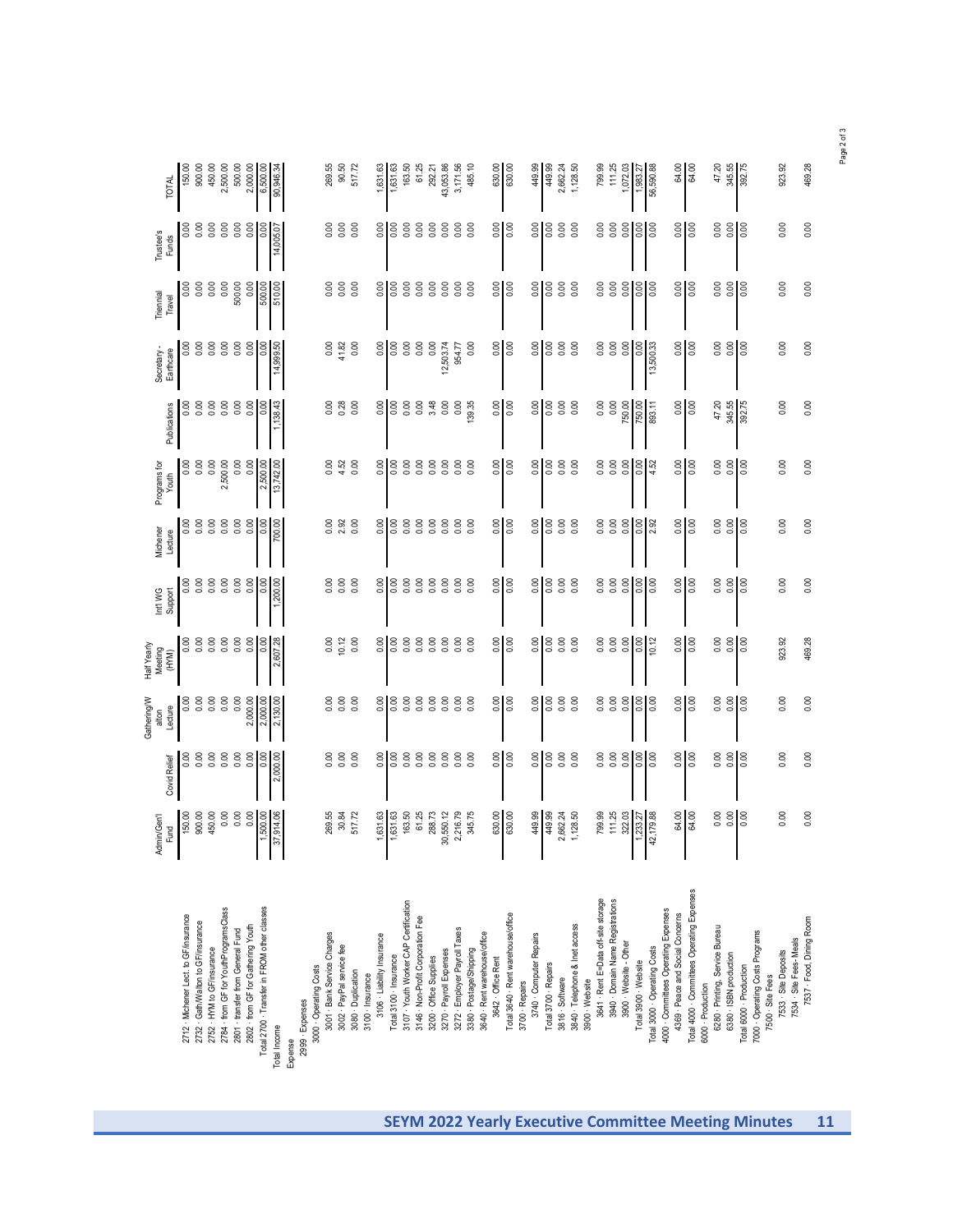|                                                                                                   |                    |              | Gathering/V      | Half Yearly      |                     |                     |                      |                |                         |                     |                           |              |
|---------------------------------------------------------------------------------------------------|--------------------|--------------|------------------|------------------|---------------------|---------------------|----------------------|----------------|-------------------------|---------------------|---------------------------|--------------|
|                                                                                                   | Admin/Gen'<br>Fund | Covid Relief | Lecture<br>alton | Meeting<br>(HYM) | Int'l WG<br>Support | Michener<br>Lecture | rograms for<br>Youth | Publications   | Secretary-<br>Earthcare | Triennial<br>Travel | <b>Trustee's</b><br>Funds | <b>TOTAL</b> |
| Total 7534 · Site Fees-Meals                                                                      |                    | 0.00         | 0.00             | 469.28           |                     |                     |                      |                | 0.00                    |                     |                           | 469.28       |
| Total 7500 · Site Fees                                                                            | 0.00               | 0.00         | 0.00             | 1,393.20         |                     |                     |                      |                | 0.00                    |                     |                           | 1,393.20     |
| 7800 · Youth Program                                                                              |                    |              |                  |                  |                     |                     |                      |                |                         |                     |                           |              |
| 7804 · Youth Prg. Expenses/Fees/Other                                                             |                    | 0.00         | 0.00             |                  |                     |                     | 598.49               |                | 0.00                    |                     |                           | 598.49       |
| 7805 - Youth Program Leader/childcare                                                             | 0.00               | 0.00         | 0.00             | $\frac{8}{2}$    | $\frac{8}{2}$       | 0.00                | 8,925.00             |                | 0.00                    | 0.00                | 0.00                      | 8,925.00     |
| Total 7800 - Youth Program                                                                        | $\frac{8}{10}$     | 0.00         | 0.00             | $\frac{8}{2}$    | 8                   | 8,00                | 9,523.49             |                | $\frac{8}{10}$          | $\frac{8}{2}$       |                           | 9,523.49     |
| Total 7000 · Operating Costs Programs                                                             |                    | 0.00         | 0.00             | 1,393.20         |                     |                     | 9,523.49             |                | 0.00                    | 0.00                |                           | 10,916.69    |
| 8000 - Travel & Financial Aid                                                                     |                    |              |                  |                  |                     |                     |                      |                |                         |                     |                           |              |
| 8160 - Annual Representative                                                                      | 62.00              | 0.00         | 0.00             | 0.00             | 0.00                | 0.00                | 0.00                 | 0.00           | 0.00                    | 0.00                | 0.00                      | 62.00        |
| Total 8000 - Travel & Financial Aid                                                               | 62.00              | 0.00         | 0.00             | 0.00             | 0.00                | 0.00                | 0.00                 | 0.00           | 0.00                    | 0.00                | 0.00                      | 62.00        |
|                                                                                                   |                    |              |                  |                  |                     |                     |                      |                |                         |                     |                           |              |
|                                                                                                   | $\frac{8}{10}$     | 1,500.00     | 0.00             | 8.00             | 0.00                | 0.00                | 8.00                 |                | 0.00                    | 8<br>0.00           |                           | 1,500.00     |
| 8500 · Contingency<br>8505 · Contingency - Covid Relief<br>8510 · Contingency - Intl Worship Grou | 500.00             | 0.00         | 0.00             | 0.00             | 648.00              | 0.00                | 0.00                 | 0.00           | 0.00                    | 0.00                | 0.00                      | 1,148.00     |
| Total 8500 - Contingency                                                                          | 500.00             | 1,500.00     | 0.00             | 0.00             | 648.00              | 0.00                | $\frac{8}{3}$        | 0.00           | 0.00                    | $\frac{8}{2}$       | 0.00                      | 2,648.00     |
| Total 2999 - Expenses                                                                             | 42,805.88          | 1,500.00     | 0.00             | 1,403.32         | 648.00              | 2.92                | 9,528.01             | 1,285.86       | 13,500.33               | 0.00                |                           | 70,674.32    |
| 66900 - Reconciliation Discrepancies                                                              |                    | 0.00         | 0.00             | 0.00             | 0.00                | 0.00                | 0.00                 | 0.00           | 0.00                    | 0.00                | 0.00                      | 1.96         |
| 9000 · Transfer OUT TO other classes                                                              |                    |              |                  |                  |                     |                     |                      |                |                         |                     |                           |              |
| 9002 - to GF for insurance                                                                        | 0.00               |              | 00.00            | 450.00           |                     | 50.00               |                      |                |                         |                     | 0.00                      | 1,500.00     |
|                                                                                                   | 2,500.00           | 0.00         | 0.00             | 0.00             | 0.00                | 0.00                |                      |                | 0.00                    | 0.00                | 7,230.00                  | 9,730.00     |
| 9004 · for Youth Programs<br>9005 · for Gathering Youth                                           | 2,000.00           | 0.00         | 0.00             | $\frac{8}{10}$   | 0.00                | 0.00                | 0.00                 | $\frac{8}{10}$ | 0.00                    | 0.00                | 0.00                      | 2,000.00     |
| 9060 - for Triennial Travel<br>9460 - TO Covid Relief                                             | 500.00             | 0.00         | 0.00             | 0.00             | 0.00                | 0.00                | 0.00                 | 0.00           | 0.00                    | 0.00                | 0.00                      | 500.00       |
|                                                                                                   | 0.00               | 0.00         | 0.00             | $\frac{8}{10}$   | 0.00                | 0.00                | 0.00                 | $\frac{8}{10}$ | 0.00                    | 0.00                | 2,000.00                  | 2,000.00     |
| Total 9000 - Transfer OUT TO other classes                                                        | 5,000.00           | 0.00         | 900.00           | 450.00           | $\frac{8}{2}$       | 150.00              | $\frac{8}{2}$        | 0.00           | $\frac{8}{2}$           | 8                   | 9,230.00                  | 15,730.0     |
| Total Expense                                                                                     | 47,807.84          | 1,500.00     | 900.00           | 1,853.32         | 648.00              | 152.92              | 9,528.01             | 1,285.86       | 13,500.33               | $\frac{8}{10}$      | 9,230.0                   | 86,406.28    |
| Net Income                                                                                        | $-9,893.7$         | 500.00       | 1,230.0          | 753.             | 552.00              | 547.08              | 4,213.               | $-147.43$      | 1,499.1                 | 510.00              | 4,775.                    | 4,540.0      |
| Total 2290 - Investment Capital Gains/Losses                                                      | 0.00               | 0.00         | <b>0.00</b>      | 0.00             | 0.00                | 0.00                | 0.00                 | $-77.25$       | 0.00                    | 0.00                | $-2,354.57$               | $-2,431.82$  |
| Net Income without unrealized capital gaines/losses                                               | $-9,893.78$        | 500.00       | 1,230.00         | 753.96           | 552.00              | 547.08              | 4,213.99             | $-70.18$       | 1,499.17                | 510.00              | 7,129.64                  | 6,971.88     |
| Total Income w/o trustees                                                                         | 37,914.06          | 2,000.00     | 2,130.00         | 2,607.28         | 1,200.00            |                     | 13,742.00            | 1,138.43       | 14,999.50               | 510.00              |                           | 76,941.27    |
| Total expense w/o trustees                                                                        | 47,807.84          | 1,500.00     | 900.00           | 1,853.32         | 648.00              | 700.00<br>152.92    | 9,528.01             | 1,285.86       | 13,500.33               | 0.00                |                           | 77,176.28    |
| Gain / Loss                                                                                       |                    |              |                  |                  |                     |                     |                      |                |                         |                     |                           | (235.01)     |

Page 3 of 3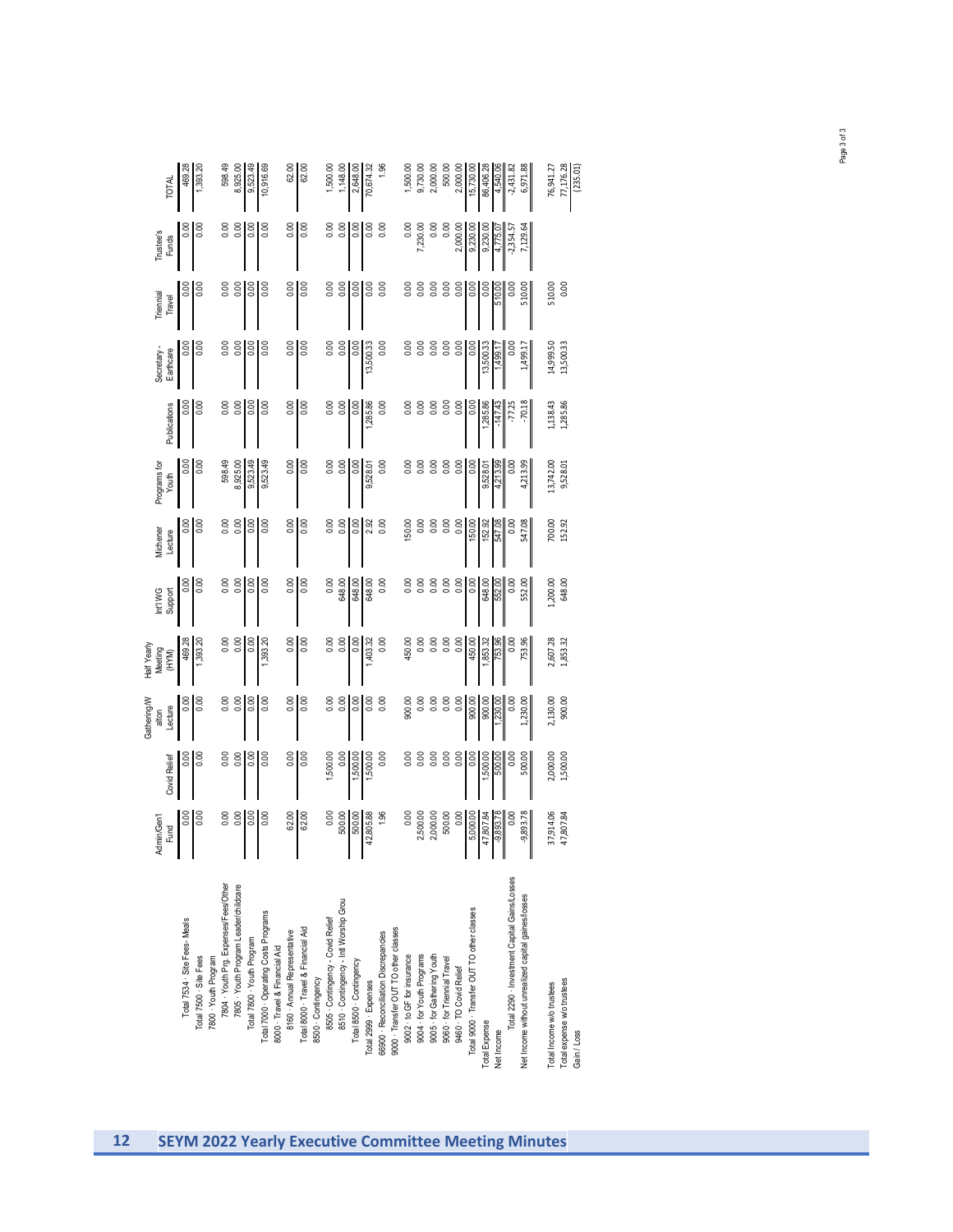#### Southeastern Yearly Meeting Balance Sheet Prev Year Comparison As of February 28, 2022

| As of February 28, 2022                                               |                         |                         | <b>Cash Basis</b>  |
|-----------------------------------------------------------------------|-------------------------|-------------------------|--------------------|
|                                                                       | Feb 28, 22              | May 30, 21              | \$ Change          |
| ASSETS                                                                |                         |                         |                    |
| <b>Current Assets</b>                                                 |                         |                         |                    |
| Checking/Savings                                                      |                         |                         |                    |
| 0501 · Checking Account BOA                                           |                         |                         |                    |
| 511 · Checking - Gen'l Fund - General                                 | $-10,188.96$            | $-11,220.69$            | 1.031.73           |
| 560 · Checking-GF-Triennial Travel                                    | 20,587.31               | 15,577.31               | 5,010.00           |
| 566 · Checking-GF-Sufferings                                          | 170.00                  | 170.00                  | 0.00               |
| 610 Checking-SA-Michener                                              | 547.08                  | 1,780.87                | $-1,233.79$        |
| 630 Checking-SA-YBM Gathering<br>640 · Checking-SA-Programs for Youth | 1,230.00<br>1,319.07    | 10,311.66               | -9,081.66          |
|                                                                       | 753.96                  | $-2,804.92$             | 4,123.99<br>933.96 |
| 650 · Checking-SA-HYM                                                 |                         | $-180.00$               | -474.83            |
| 670 · Checking - SA - Earthcare                                       | 7,131.42<br>$-6,070.94$ | 7,606.25<br>$-6,005.31$ | $-65.63$           |
| 680 Checking-SA-Publications<br>690 · Checking - 690 Covid Relief     | 500.00                  | 0.00                    |                    |
| 695 · Checking - Int'l WG Support                                     | 552.00                  | 0.00                    | 500.00<br>552.00   |
| 700 Checking-Trustees                                                 |                         |                         |                    |
| 705 · Checking - Gathering Youth Fund                                 | 5,663.26                | 3,331.74                | 2,331.52           |
| 710 · Checking - Michener Fund                                        | 490.92                  | 5.00                    | 485.92             |
| 715 · Checking - Bertsche Travel Fund                                 | 1,007.83                | 5.00                    | 1,002.83           |
| 720 · Checking - Staff Salary                                         | 2,951.85                | 605.00                  | 2,346.85           |
| 725 · Checking - Unrestricted Fund                                    | 10,765.34               | 530.00                  | 10,235.34          |
| 730 · Checking - Walton Fund                                          | 894.68                  | 5.00                    | 889.68             |
| Total 700 · Checking-Trustees                                         | 21,773.88               | 4.481.74                | 17,292.14          |
| 0501 · Checking Account BOA - Other                                   | $-1.96$                 | 0.00                    | $-1.96$            |
| Total 0501 · Checking Account BOA                                     | 38,302.86               | 19,716.91               | 18,585.95          |
| 830 · Checking - BofA Payroll                                         | 10,543.59               | 9,857.56                | 686.03             |
| 903 · Savings BOA                                                     | 36,923.22               | 36,920.18               | 3.04               |
| <b>Total Checking/Savings</b>                                         | 85,769.67               | 66,494.65               | 19,275.02          |
| <b>Accounts Receivable</b>                                            |                         |                         |                    |
| 1100 · Accounts Receivable                                            | -67.48                  | -67.88                  | 0.40               |
| <b>Total Accounts Receivable</b>                                      | $-67.48$                | $-67.88$                | 0.40               |
| <b>Other Current Assets</b>                                           |                         |                         |                    |
| 1180 · FFC SOYM1 Publications Investme                                | 18,491.12               | 17,831.71               | 659.41             |
| 1200 · Trustee Investments                                            |                         |                         |                    |
| 1205 · FFC SOYMT6 GatheringYouth Fund                                 | 142,129.37              | 137,055.59              | 5,073.78           |
| 1210 · FFC SOYMT3 Michener                                            | 29,778.14               | 28,715.11               | 1,063.03           |
| 1215 · FFC SOYMT2 BertscheTravel Fd                                   | 62,121.64               | 59,904.00               | 2,217.64           |
| 1220 · FFC SOYMT5 Staff Salary Fund                                   | 146,216.76              | 140,997.07              | 5,219.69           |
| 1225 · FFC SOYMT4 Unrestricted                                        | 108,058.36              | 113,942.80              | -5,884.44          |
| 1230 · FFC SOYMT1 Walton Fund                                         | 55,041.87               | 53,076.97               | 1,964.90           |
| 1240 · FFC SOYMT7 Meetinghouse Support                                | 27,263.53               | 27,238.84               | 24.69              |
| Total 1200 · Trustee Investments                                      | 570,609.67              | 560,930.38              | 9,679.29           |
| <b>Total Other Current Assets</b>                                     | 589,100.79              | 578,762.09              | 10,338.70          |
| <b>Total Current Assets</b>                                           | 674,802.98              | 645,188.86              | 29,614.12          |
| <b>TOTAL ASSETS</b>                                                   | 674,802.98              | 645,188.86              | 29,614.12          |
| <b>LIABILITIES &amp; EQUITY</b>                                       |                         |                         |                    |
| Equity                                                                |                         |                         |                    |
| 1400 · Trustees Funds Equity                                          | 296,694.99              | 296,694.99              | 0.00               |
| 1500 Operational Equity/ Net Assets                                   |                         |                         |                    |
| 1511 · General Fund Net Assets                                        | 29,324.36               | 29,324.36               | 0.00               |
| 1560 · Triennial Travel Net Assets                                    | 5,349.80                | 5,349.80                | 0.00               |
| 1580 · Publications Net Assets                                        | 14,341.85               | 14,341.85               | 0.00               |
| Total 1500 · Operational Equity/ Net Assets                           | 49,016.01               | 49,016.01               | 0.00               |
| 1700 · Retained Earnings                                              | 324,551.92              | 198,537.05              | 126,014.87         |
| Net Income                                                            | 4,540.06                | 100,940.81              | -96,400.75         |
| <b>Total Equity</b>                                                   | 674,802.98              | 645,188.86              | 29,614.12          |
| TOTAL LIABILITIES & EQUITY                                            | 674,802.98              | 645,188.86              | 29,614.12          |
|                                                                       |                         |                         |                    |

Page 1 of 1

04/09/2022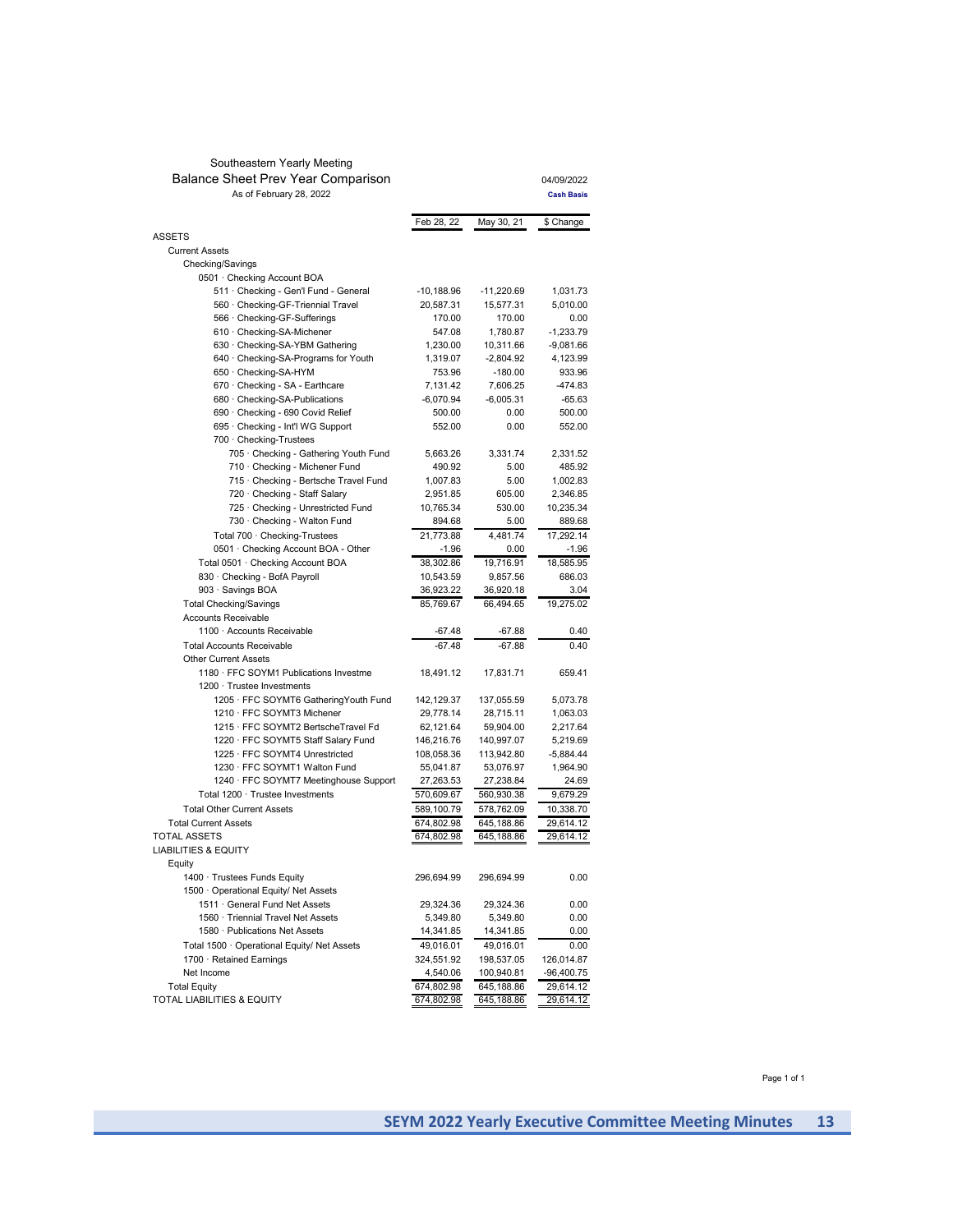### Southeastern Yearly Meeting FY2022-2023 Budget Worksheet

#### 04/09/2022

|                                               |                  |                    |                |                      | Proposed                     |
|-----------------------------------------------|------------------|--------------------|----------------|----------------------|------------------------------|
|                                               |                  |                    |                |                      | FY2022-2023<br><b>Budget</b> |
|                                               | FY 2020-2021     | <b>Budget</b>      | Jun - Nov 21   | <b>Budget</b>        |                              |
| Income                                        |                  |                    |                |                      |                              |
| 2000 · Income                                 |                  |                    |                |                      |                              |
| 2001 · Donations                              |                  |                    |                |                      |                              |
| 2002 · Indivd.Donations-Classes               | 3,595.00         | 2,000.00           | 804.50         | 2,000.00             | 2,000.00                     |
| Total 2003 · Meeting Donations (Appotionment) | 49,344.92        | 76,590.00          | 15,264.28      | 75,000.00            | 83,160.00                    |
| Total 2001 · Donations                        | 52,939.92        | 78,590.00          | 16,068.78      | 77,000.00            | 85,160.00                    |
| 2203 · Savings Account Interest               | 3.95             | 20.00              | 1.83           | 20.00                | 20.00                        |
| Total 2000 · Income                           | 49.348.87        | 78,610.00          | 15,266.11      | 77,020.00            | 85,180.00                    |
| 2700 · Transfer in FROM other classes         |                  |                    |                |                      |                              |
| 2712 · Michener Lect. to GF/insurance         | 150.00           | 150.00             | 150.00         | 190.00               | 190.00                       |
| 2732 · Gath/Walton to GF/insurance            | 900.00           | 900.00             | 900.00         | 1,140.00             | 1,140.00                     |
| 2752 · HYM to GF/insurance                    | 450.00           | 450.00             | 450.00         | 570.00               | 570.00                       |
| 2804 · from Trustee's Funds                   |                  |                    |                |                      |                              |
| 2815 · for BertscheOutreach Travel            | 1,939.28         | 1,800.00           | 0.00           | 1,930.00             | 1,930.00                     |
| 2820 · for Staff Salary                       | 4,558.12         | 4,500.00           | 0.00           | 4,530.00             | 4,530.00                     |
| Total 2804 · from Trustee's Funds             | 6,497.40         | 6,300.00           | 0.00           | 6,460.00             | 6,460.00                     |
| Total 2700 · Transfer in FROM other classes   | 7,997.40         | 7,800.00           | 1,500.00       | 8,360.00             | 8,360.00                     |
| <b>Total Income</b>                           | 57,346.27        | 86,410.00          | 16,766.11      | 85,380.00            | 93,540.00                    |
| Expense                                       |                  |                    |                |                      |                              |
| 2999 · Expenses                               |                  |                    |                |                      |                              |
| 3000 · Operating Costs                        |                  |                    |                |                      |                              |
| 3001 · Bank Service Charges                   | 359.40           | 100.00             | 179.70         | 200.00               | 200.00                       |
| 3002 · PayPal service fee                     | 131.13           | 10.00              | 15.01          | 10.00                | 15.00                        |
| 3080 · Duplication                            | 723.50           | 1,200.00           | 517.72         | 1,000.00             | 500.00                       |
| 3100 · Insurance                              |                  |                    |                |                      |                              |
| Total 3100 · Insurance                        | 1,815.23         | 1,400.00           | 1,631.63       | 1,900.00             | 1,900.00                     |
| 3107 · Youth Worker CAP Certification         | 0.00             | 150.00             | 0.00           | 160.00               | 160.00                       |
| 3146 · Non-Profit Corporation Fee             | 61.25            | 70.00              | 0.00           | 60.00                | 65.00                        |
| 3200 · Office Supplies                        | 338.22           | 800.00             | 215.73         | 400.00               | 400.00                       |
| 3270 · Payroll Expenses                       | 40,717.41        | 47,500.00          | 20,253.62      | 47,500.00            | 50,000.00                    |
| 3272 · Employer Payroll Taxes                 | 3,015.58         | 3,500.00           | 1,478.69       | 3,500.00             | 3,750.00                     |
| 3380 · Postage/Shipping                       | 216.02           | 400.00             | 341.93         | 300.00               | 400.00                       |
| 3381 · Post Office Box rental                 | 198.00           | 180.00             | 0.00           | 200.00               | 200.00                       |
| 3400 · Office Equipment                       | 0.00             | 400.00             | 0.00           | 400.00               | 400.00                       |
| 3500 · Professional Fees                      | 0.00             | 1,400.00           | 0.00           | 700.00               | 500.00                       |
| 3640 · Rent warehouse/office                  |                  |                    |                |                      |                              |
| Total 3640 · Rent warehouse/office            | 820.00           | 2,800.00           | 1,381.07       | 2,800.00             | 2,000.00                     |
| Total 3700 · Repairs                          | 70.00            | 200.00             | 236.00         | 200.00               | 250.00                       |
| 3816 · Software                               | 1,974.32         | 1,200.00           | 2,253.37       | 2,000.00             | 3,000.00                     |
| 3840 · Telephone & Inet access                | 1,135.09         | 1,700.00           | 756.04         | 1,200.00             | 1,500.00                     |
| 3860 · Travel Administrative                  |                  |                    |                |                      |                              |
| Total 3900 · Website                          | 0.00<br>1,073.58 | 2,000.00<br>900.00 | 0.00<br>145.49 | 1,000.00<br>1,400.00 | 1,000.00<br>3,900.00         |
|                                               |                  |                    |                |                      |                              |
| Total 3000 · Operating Costs                  | 52,648.73        | 65,910.00          | 29,406.00      | 64,930.00            | 70,140.00                    |
| 4000 Committees Operating Expenses            |                  |                    |                |                      |                              |
| 4309 · Archives                               | 0.00             | 100.00             | 0.00           | 300.00               | 100.00                       |
| $4329 \cdot EC$ and IBM $^*$                  | 0.00             | 100.00             | 0.00           | 50.00                | 1,000.00                     |
| 4339 · Faith and Practice                     | 0.00             | 50.00              | 0.00           | 25.00                | 25.00                        |
| 4349 · Finance                                | 0.00             | 50.00              | 0.00           | 25.00                | 25.00                        |
| 4359 · Nominating                             | 0.00             | 50.00              | 0.00           | 25.00                | 25.00                        |
| 4369 · Peace and Social Concerns              | 54.00            | 450.00             | 64.00          | 450.00               | 450.00                       |
| 4389 · Youth Committee                        | 0.00             | 50.00              | 0.00           | 25.00                | 25.00                        |

Page 1 of 2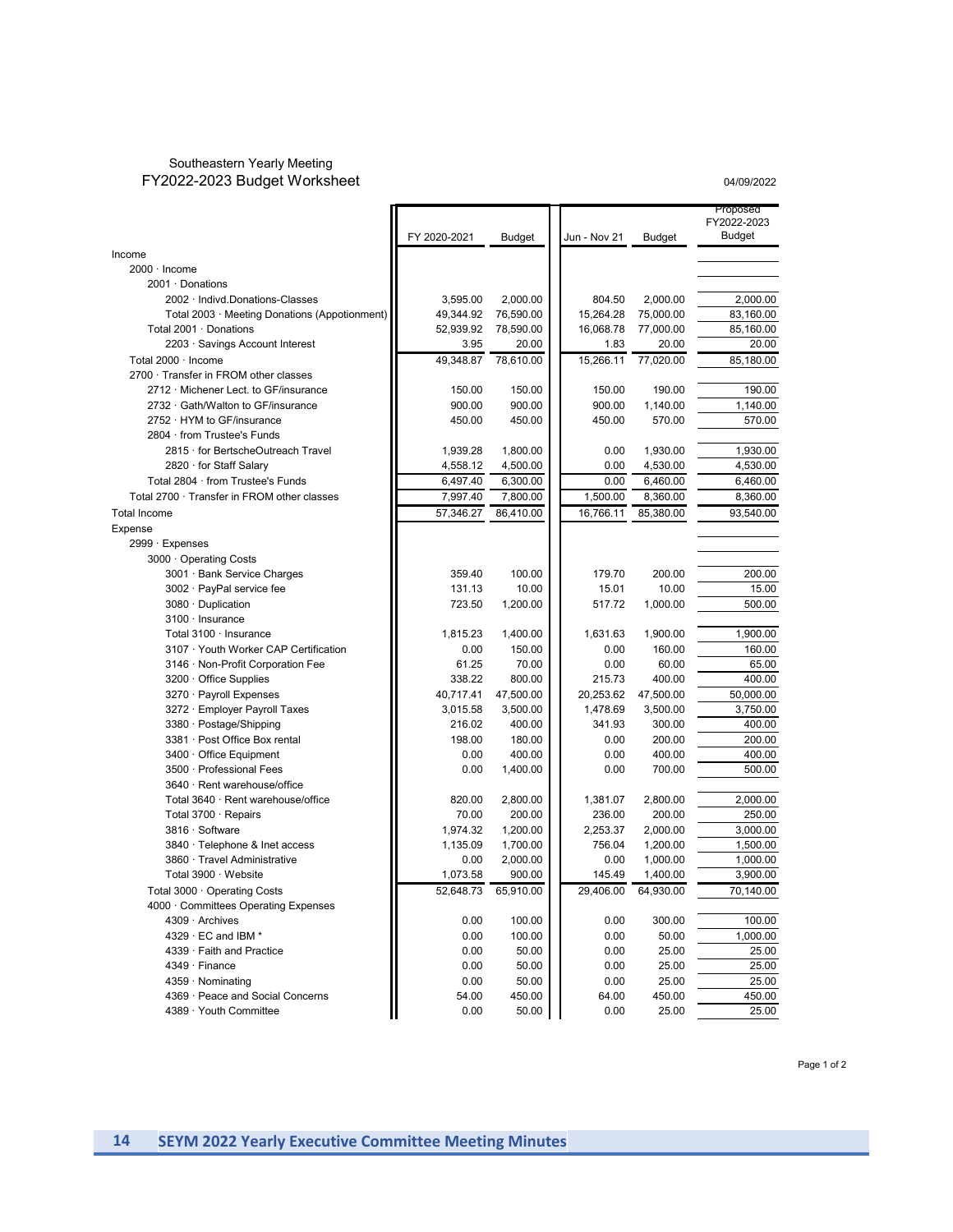|                                            |              |               |              |               | Proposed<br>FY2022-2023 |
|--------------------------------------------|--------------|---------------|--------------|---------------|-------------------------|
|                                            | FY 2020-2021 | <b>Budget</b> | Jun - Nov 21 | <b>Budget</b> | <b>Budget</b>           |
| $4399 \cdot$ Worship and Ministry          | 0.00         | 150.00        | 0.00         | 25.00         | 2,000.00                |
| 4429 · Earthcare                           | 0.00         | 500.00        | 0.00         | 100.00        | 25.00                   |
| 4449 · Publications                        | 0.00         | 50.00         | 0.00         | 25.00         | 25.00                   |
| 4469 · Racism, Ministry on                 | 0.00         | 50.00         | 0.00         | 25.00         | 25.00                   |
| 4489 · Young Adult Quakers                 | 0.00         | 50.00         | 0.00         | 25.00         | 25.00                   |
| Total 4000 · Committees Operating Expenses | 54.00        | 1,650.00      | 64.00        | 1,100.00      | 3,750.00                |
| 5000 · Donations to Organizations          |              |               |              |               |                         |
| $5007 \cdot AFSC$                          | 200.00       | 200.00        | 0.00         | 200.00        | 200.00                  |
| 5018 · Earlham School of Religion          | 100.00       | 100.00        | 0.00         | 100.00        | 100.00                  |
| $5027 \cdot FCNL$                          | 300.00       | 300.00        | 0.00         | 300.00        | 300.00                  |
| 5028 · QEW (FCUN)                          | 200.00       | 200.00        | 0.00         | 200.00        | 200.00                  |
| 5030 · FLGBTQC                             | 100.00       | 100.00        | 0.00         | 100.00        | 100.00                  |
| $5037 \cdot FGC$                           | 1,200.00     | 1,200.00      | 0.00         | 1,200.00      | 1,200.00                |
| 5038 · FLCoalition for Peace & Justice     | 100.00       | 100.00        | 0.00         | 100.00        | 100.00                  |
| 5047 · Florida Council of Churches         | 400.00       | 200.00        | 0.00         | 200.00        | 200.00                  |
| 5048 · Florida Impact                      | 300.00       | 300.00        | 0.00         | 300.00        | 300.00                  |
| 5057 · Friends Journal                     | 100.00       | 100.00        | 0.00         | 100.00        | 100.00                  |
| 5061 · Friends Peace Teams                 | 500.00       | 500.00        | 0.00         | 500.00        | 500.00                  |
| $5067 \cdot FUM$                           | 500.00       | 500.00        | 0.00         | 500.00        | 500.00                  |
| $5068 \cdot$ FWCC                          | 1,450.00     | 1,450.00      | 0.00         | 1,450.00      | 1,450.00                |
| 5077 · Pendle Hill                         | 100.00       | 100.00        | 0.00         | 100.00        | 100.00                  |
| 5085 · Quaker House of Fayetteville NC     | 200.00       | 200.00        | 0.00         | 200.00        | 200.00                  |
| 5087 · Quaker Life                         | 100.00       | 100.00        | 0.00         | 100.00        | 100.00                  |
| 5089 · QUNO                                | 100.00       | 100.00        | 0.00         | 100.00        | 100.00                  |
| 5097 · Wm Penn House                       | 100.00       | 100.00        | 0.00         | 100.00        | 100.00                  |
| 50xx - NNABSHC**                           |              |               |              |               | 300.00                  |
| Total 5000 · Donations to Organizations    | 6,050.00     | 5,850.00      | 0.00         | 5,850.00      | 6,150.00                |
| 8000 · Travel & Financial Aid              |              |               |              |               |                         |
| 8160 · Annual Representative               | 0.00         | 4,000.00      | 62.00        | 4,000.00      | 4,000.00                |
| 8360 · Attend SEYM-approved Activities     | 0.00         | 0.00          | 0.00         | 1,500.00      | 1,500.00                |
| 8460 · Travel Support to SEYM Business     | 0.00         | 1,000.00      | 0.00         | 1,000.00      | 1,000.00                |
| 8560 · Other Travel                        | 0.00         | 1,000.00      | 0.00         |               |                         |
| Total 8000 · Travel & Financial Aid        | 0.00         | 6,000.00      | 62.00        | 6,500.00      | 6,500.00                |
| 8500 · Contingency                         |              |               |              |               |                         |
| Total 8500 · Contingency                   | 0.00         | 2,000.00      | 500.00       | 2,000.00      | 2,000.00                |
| Total 2999 · Expenses                      | 58,752.73    | 81,410.00     | 30,032.00    | 80,380.00     | 2,000.00                |
| 9000 · Transfer OUT TO other classes       |              |               |              |               |                         |
| 9004 · for Youth Programs                  | 2,500.00     | 2,500.00      | 2,500.00     | 2,500.00      | 2,500.00                |
| 9005 · for Gathering Youth                 | 2,000.00     | 2,000.00      | 2,000.00     | 2,000.00      | 2,000.00                |
| 9060 · for Triennial Travel                | 500.00       | 500.00        | 500.00       | 500.00        | 500.00                  |
| Total 9000 · Transfer OUT TO other classes | 5,000.00     | 5,000.00      | 5,000.00     | 5,000.00      | 5,000.00                |
| <b>Total Expense</b>                       | 63,752.73    | 86,410.00     | 35,032.00    | 85,380.00     | 93.540.00               |
| Net Income                                 | $-6,406.46$  | 0.00          | $-18,265.89$ | 0.00          | 0.00                    |

\*\$1000 For Crisis Response Ad Hoc use

\*\*NNABSHC = National Native American Boarding School Healing Coalition \*request from CMOR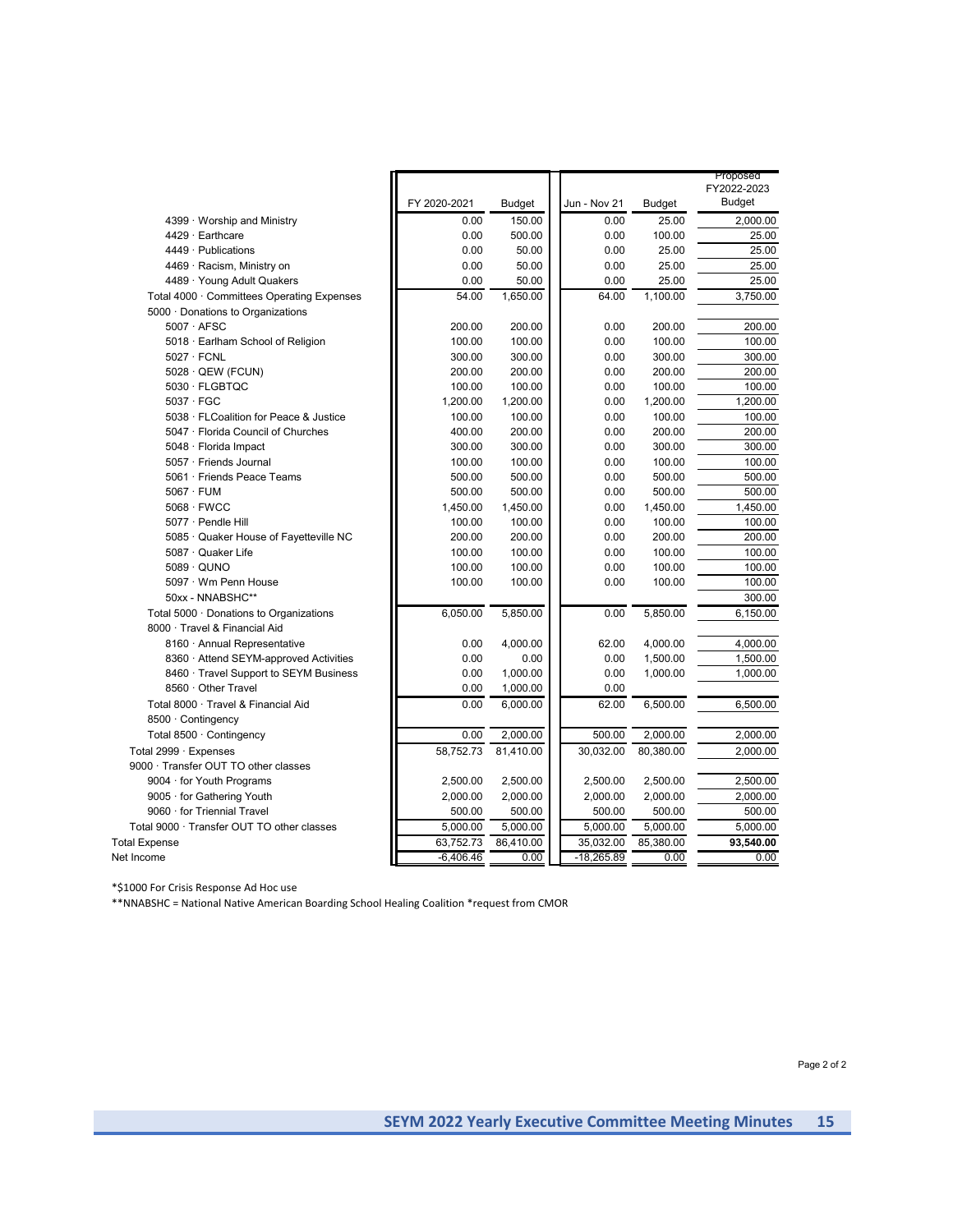# Youth and Young Adult Coordinator Report

Southeastern Yearly Meeting Gathering 2022 Gathering 13 to 17 Fourth Month 2022

Since Winter Interim Business Meeting 2022, my work as Youth and Young Adult Coordinator work has focused primarily on child safety and on preparation for the yearly meeting Gathering. Looking forward, work between now the end of my term in August will focus on leading two final events, completing revision of the Child Abuse Prevention Program manual, and facilitating a smooth transition.

### Child Safety

Work continues on a major revision of SEYM's Child Abuse Prevention Program manual, which has not been substantially updated since 2011. The current revision aims to update, streamline, and re-organize the material, in order to make it more user-friendly for volunteers. We're looking closely at what has been working and not working in our current processes, where we have been adhering to our stated practices and where we have not, and any changes necessary to bring our policy up to date with current best practices in the field. I hope to complete a draft, with support from the CAPP Manual Review Committee, by the time I finish my SEYM work in August.

Another component of my child safety related work over the past few months has involved sharing SEYM's recent experience of responding to abuse in the March issue of Friends Journal, "Safety in Meetings." I encourage Friends to read the entire issue: it is an extremely important one, addressing many different aspects of safety in community, including harassment, abuse prevention and response, basics of effective child safety policies, and a fascinating interview on safety practices in Britain Yearly Meeting. Both our Walton Lecturers, and another SEYMer, are featured. I have been participating in conversation and panel discussions in connection with the Friends Journal issue, learning from what other Friends are doing around the globe, and sharing what I've been learning with other SEYM Friends, including the ad hoc CAPP Manual Review and Crisis Response Policy and Practice committees.

The ad hoc Crisis Response Policy and Practice Committee began meeting immediately after appointment at Winter Interim Business Meeting. Cheryl Demers-Holton and I are co-clerking the committee, and will be bringing our first report alongside this one in the Documents in Advance.

## SEYM Gathering

Work on SEYM Gathering planning has included lots of collaboration with Youth Committee on the youth program schedule and activities, conducting a site visit at Warren Willis with Administrative Secretary Susan Wade, collaboration with Gathering Committee on various aspects of program planning and registration, and coordination with Walton Lecturers Windy Cooler (making sure younger Friends were included in the interview process) and Melinda Wenner-Bradley (scheduling time for her to spend with youth at the Gathering, and collaborating on the Intergenerational Community Night). CAPP Coordinator Cheryl Demers-Holton and I are excited about offering our new Child Safety Training at SEYM Gathering, during a designated workshop time slot in which that is the only activity. We hope everyone attending the Gathering will come learn more about how to make our community a safe and supportive space for young people. In addition, I'll be working directly with youth, offering an intergenerational workshop exploring our different experiences and perceptions of each other based on age, and supporting Young Adult Quakers (YAQs) to gather for connection, fun, and discernment together on Friday evening.

Moving Forward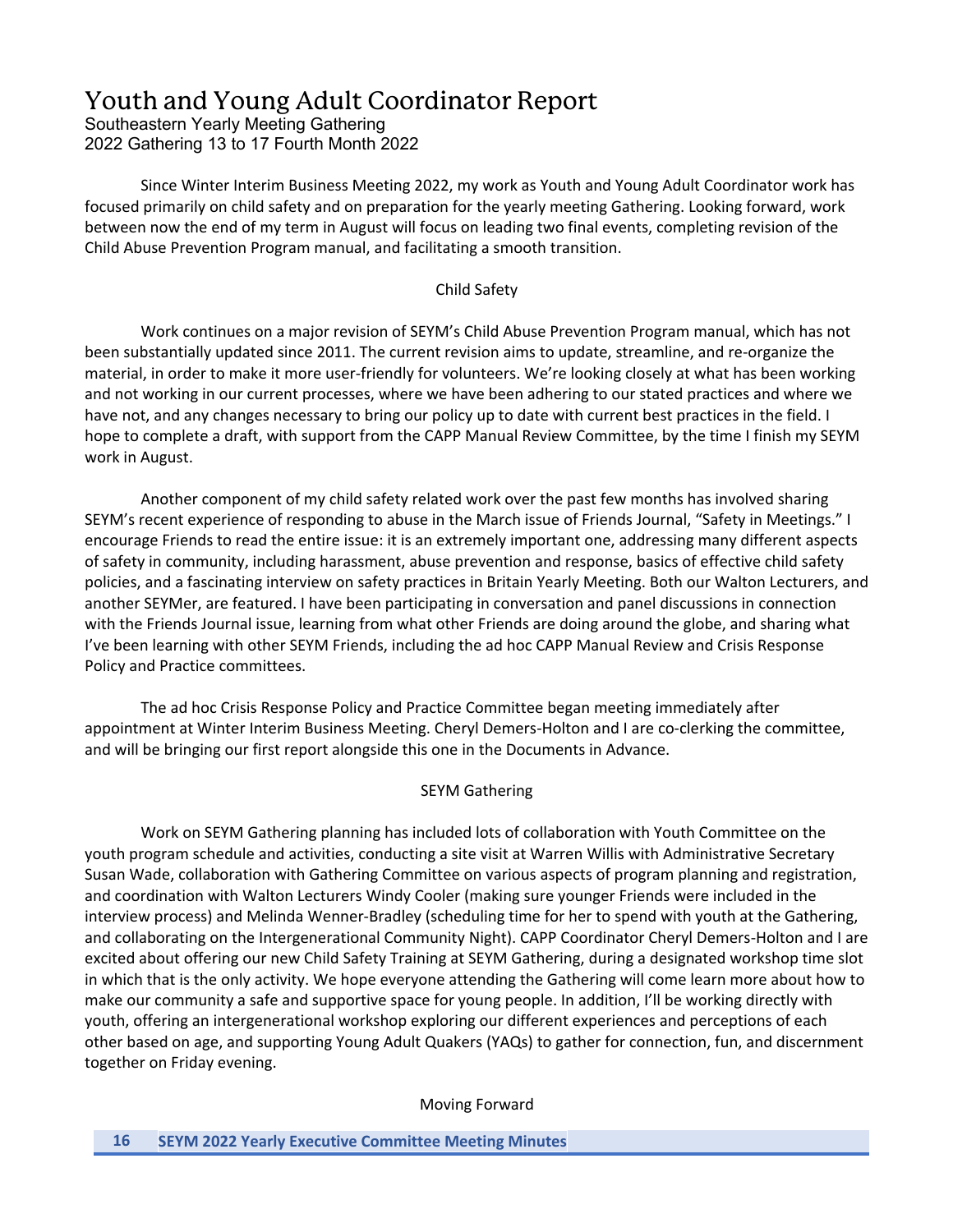Between SEYM Gathering in April, and the end of my time in the Youth and Young Adult Coordinator position in August, I will be running two more events: a retreat for young adults, to be held in St. Petersburg in early June, and a Youth and Families Retreat in late July at Camp Chowenwaw, just south of Jacksonville. Flyers for those events will be available both digitally and in hard copy– please share them with anyone in your meeting who might be interested! These events have been very valuable to the Friends who have attended them in past years, and I'm incredibly grateful that we seem to be at a stage in the pandemic, and have been able to secure sites with enough privacy and outdoor space, to have a reasonable expectation that they will be able to move forward as in-person events. (Feel free to join me in knocking on any nearby wood.)

I am also considering how I might be a resource for younger Friends and families attending the Friends General Conference Gathering in Radford, Virginia this year.

I am grateful to Youth Committee for bringing forward a proposal for the support of youth, young adults, and families after I leave the YYAC position, and excited about the possibility of continuing some aspects of the work as a contractor, if Youth Committee's proposal is approved. Once SEYM as a body approves a way forward, I hope to spend a significant part of my last few months sharing knowledge, training, and information with the Friends who will be carrying forward different parts of the work.

I am deeply grateful for the opportunity to work with SEYM's amazing youth, young adults, and families over the past three years. I look forward to continued relationships with SEYM Friends, and hopefully continued work with SEYM youth and young adults, following my August move to Santa Fe, New Mexico!

With love and gratitude,

Kody Hersh Youth and Young Adult Coordinator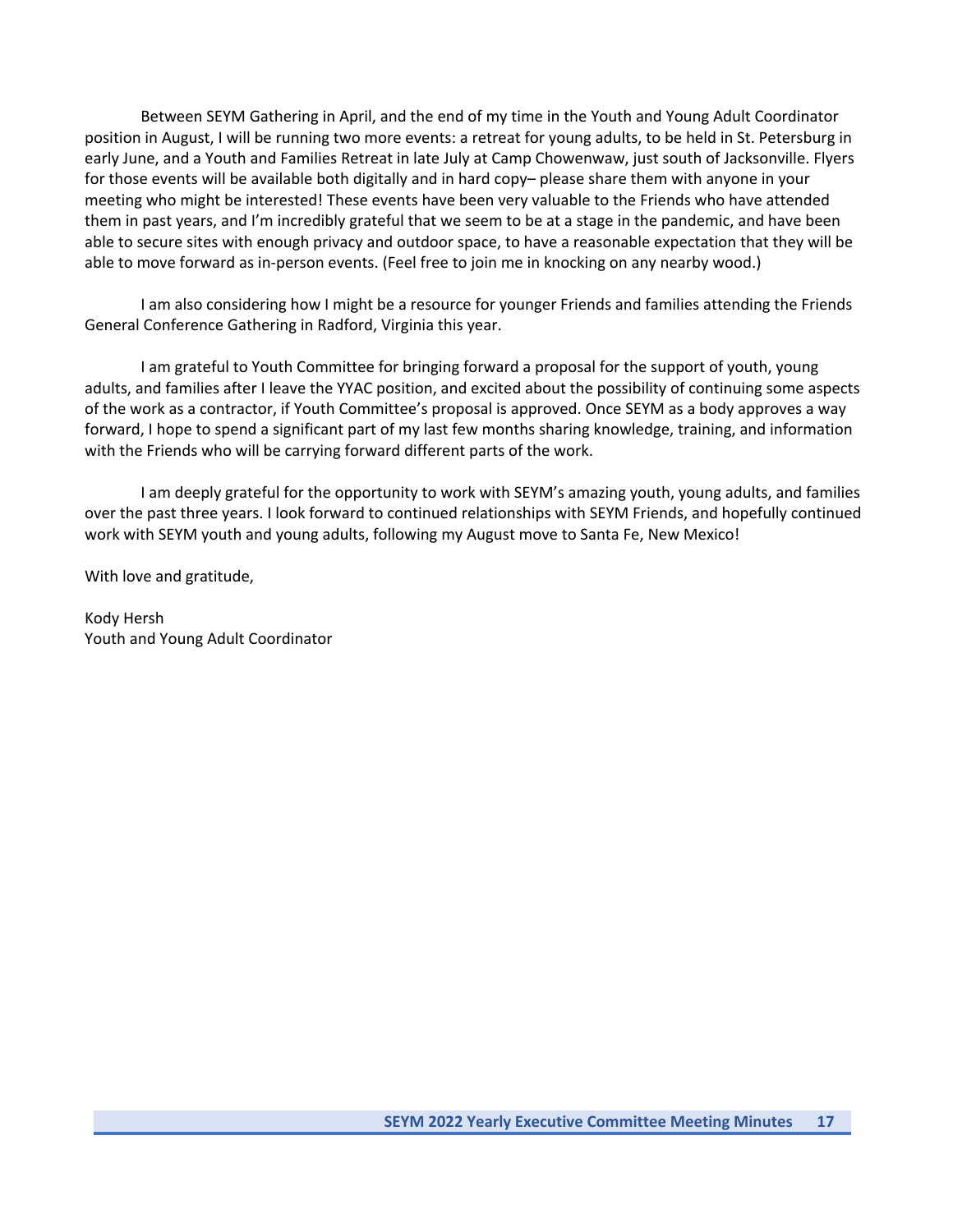# Youth Committee Report

Southeastern Yearly Meeting 2022 Gathering 13 to 17 Fourth Month 2022

## Dear Friends,

Youth Committee's work over the past few months has focused on SEYM Gathering youth program planning, fundraising, and discernment of next steps for supporting youth, young adults, and families in SEYM.

We are delighted to be gathering in person again for our first SEYM Gathering since 2019, and thank the SEYM Gathering Committee for choosing intergenerational inclusion and community-building as a focus of this event. We've planned a youth program that we hope will revive some beloved traditions, while creating space to try new things. We hope that Friends reading this before registration closes will encourage and support families with children in your meetings to attend!

We have spent time regularly, as a committee, discussing how to raise funds for the Youth and Young Adult Coordinator position and events for youth, families, and young adults. Two members of our committee successfully organized a yard sale at the Orlando meetinghouse to benefit SEYM youth programs. In addition to raising funds, they reported that the yard sale generated new connections with neighbors and provided motivation for meeting members and attenders to get rid of unneeded belongings. Youth Committee encourages, and is available to share our learnings with, any SEYMers who might be interested in trying this in their own meetings!

Young people are central to the SEYM community, to our present as well as our future, and the events and resources we've been able to offer have been making a real difference. We encourage every SEYM Friend to consider how they can support youth in our community: by donating to the Youth fund, taking child safety training, registering with our Child Abuse Prevention Program, joining Youth Committee, and/or encouraging families in your meeting to attend SEYM events.

### Proposal for Long-Term Youth, Young Adult, and Family Support in SEYM

A major focus for the committee has been long-term support for youth, young adults, and families in SEYM now that our current Youth and Young Adult Coordinator (YYAC), Kody Hersh, is ending his time in the role. The Youth and Young Adult Coordinator position was approved for three years, starting January 1, 2019. It was suspended for several months in 2020-2021 due to the COVID-19 pandemic, then re-started. Kody will end his service as YYAC on August 15, 2022.

SEYM Youth Committee is committed to ensuring continued robust support, and designated events, for youth, young adults, and families. The committee spent time discerning several different possibilities as to what this support might look like: hiring a new person for the YYAC position, returning to our previous all-volunteer model, or combining volunteer efforts with contracted support for specific events. This third option is the path forward that we are proposing to the body of SEYM for consideration.

Releasing a Friend to spend 20-25 hours a week focusing on our youth and young adult programs has dramatically increased our capacity to provide services to youth, young adults, and families. However, it has also stretched our financial and organizational capacity. Youth Committee feels that a "hybrid" model, in which volunteer support for youth and young adult programs is augmented by contract positions organizing specific events, would allow us to continue something close to our current level of programming, at a reduced cost to the yearly meeting. In addition, by contracting with different individuals for different types of events or services,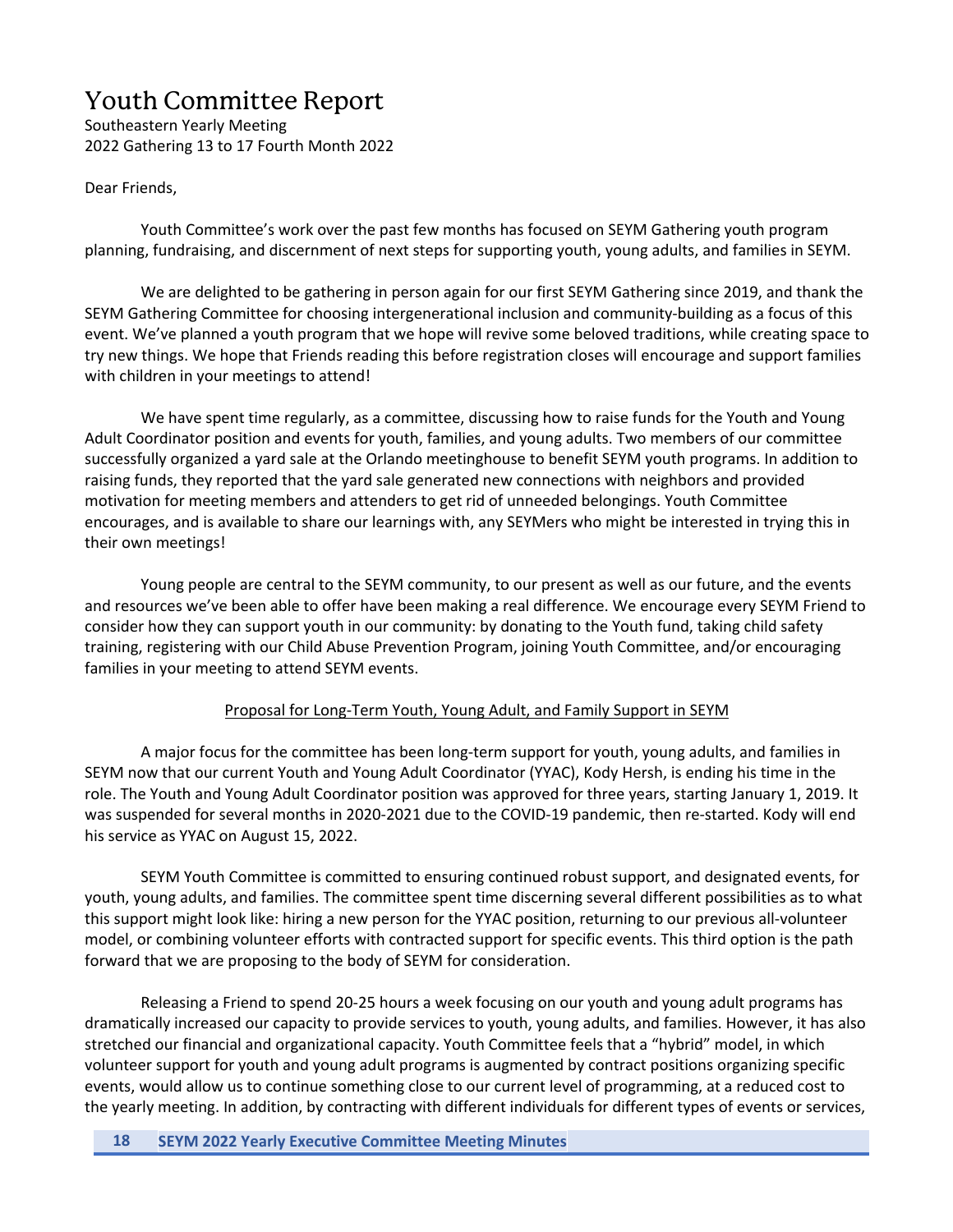we can engage people already within our community, without them needing to have skills in every area of the work, and every age group within the wide range of birth to 35.

The Youth and Young Adult Coordinator and Youth Committee have already identified some Friends who might be interested in, and have the requisite skills for, these roles. Kody would be available to continue in several of these contract roles, providing some program continuity. He will be available to train people for other roles between now and August.

Kody provided the committee with estimated costs for the following roles, based on a \$20/hour rate of pay, and the approximate number of hours that he spent on each type of event. Note that these are the estimated costs of hiring contractors only, not the total budgeted cost for each event.

| Youth and families retreat coordinator        | \$2000-2500/event (annual)                                   |
|-----------------------------------------------|--------------------------------------------------------------|
| Young Adult Quakers retreat coordinator       | \$1500-2000/event (annual)                                   |
| Young Adult Quakers online events coordinator | \$140-160/event (\$560-600 annually for quarterly events)    |
| HYM youth and YAQ support                     | \$1300-1500/event (annual)                                   |
| Youth programs support at YM Gathering        | Paid by YM Gathering Committee                               |
| YAQ program support at YM Gathering           | \$200-300                                                    |
| Spiritual nurture/pastoral care provider      | Cost would vary widely depending on model, maybe<br>$$0-500$ |
| Workshop leader                               | \$75-100/event                                               |

**Based on these estimates, the Youth Committee is requesting a \$7500 annual increase in its budget, to support the following contract roles: Youth and Families Retreat Coordinator, Young Adult Quakers Retreat Coordinator, Young Adult Quakers Online Events Coordinator, and Half Yearly Meeting Youth and Young Adult Support, as well as stipends for online workshop leaders.**

### Role Details

### **Youth and Families Retreat Coordinator**

Responsible for coordinating and facilitating an annual retreat for SEYM youth and families. Tasks would include developing an event budget, identifying and reserving a suitable site, recruiting and coordinating a volunteer planning committee (if available), designing and arranging for distribution of event promotional materials, planning activities and meals, purchasing food and other supplies (paid from event budget), coordinating registration, facilitating retreat activities, and reporting back to Youth Committee. Estimated cost: \$2000-2500 annually for 100-125 hrs. of organizing and facilitation time, plus airfare as needed.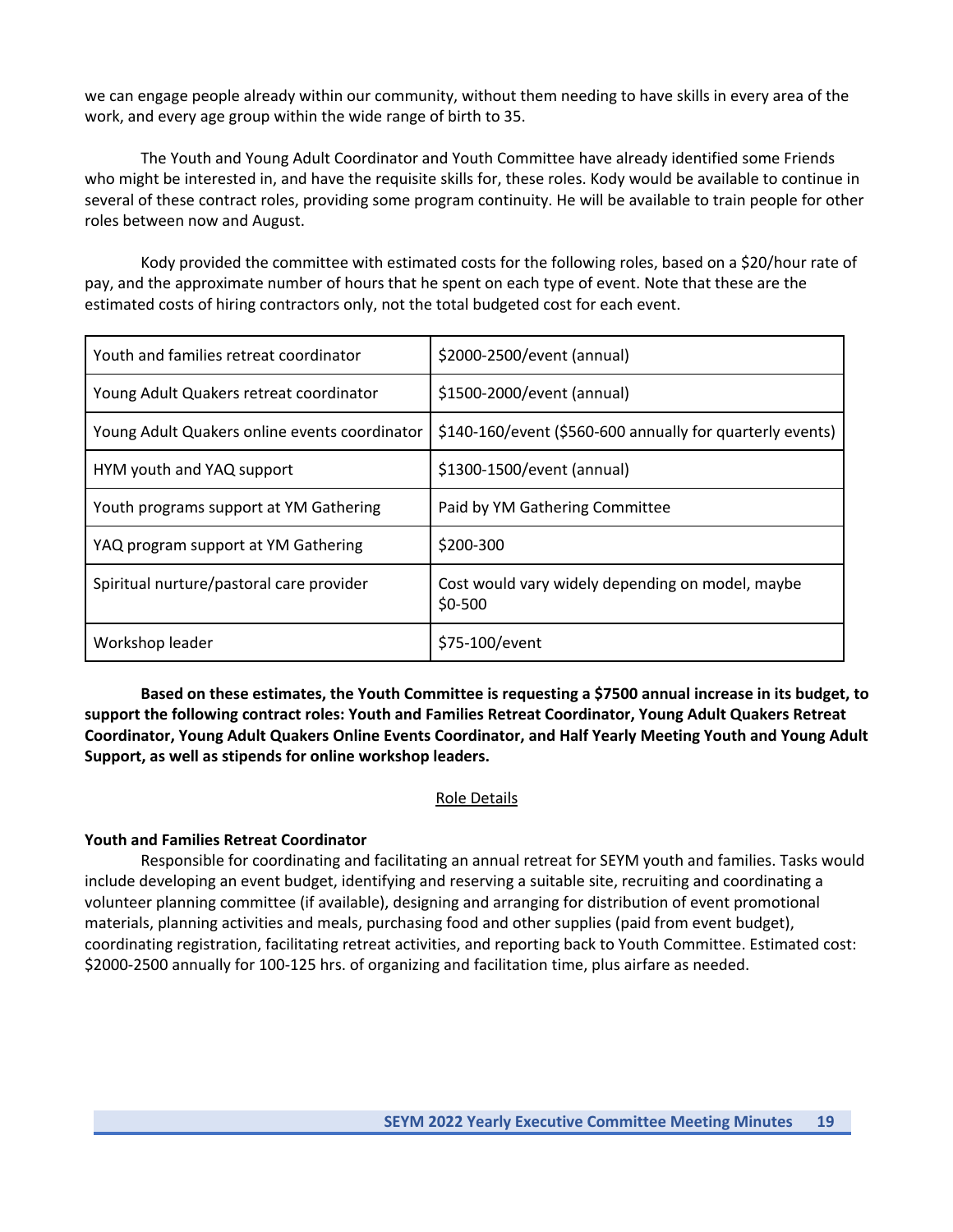### **Young Adult Quakers Retreat Coordinator**

Responsible for coordinating and facilitating an annual retreat for SEYM young adults. Tasks would include developing an event budget, identifying and reserving a suitable site (often a Friends meetinghouse), recruiting and coordinating a volunteer planning committee (if available), designing and arranging for distribution of event promotional materials, planning activities and meals, purchasing food and other supplies (paid from event budget), coordinating registration, facilitating retreat activities, and reporting back to Youth Committee. Estimated cost: \$1500-2000 annually for 75-100 hrs. of organizing and facilitation time.

#### **Young Adult Quakers Online Events Coordinator**

Responsible for coordinating and facilitating online events for SEYM young adults, initially about once per quarter. Tasks would include discernment of topics/activities, coordination with workshop leaders or outside facilitators, and promotion and facilitation of the event. Estimated cost: \$140-160 per event for 7-8 hours of organizing and facilitation time. \$560-600 annually if events were offered once per quarter.

### **Half Yearly Meeting Youth and Young Adult Support**

Works with the Half Yearly Meeting planning committee, and on site at the event, to ensure a welcoming, safe, and enriching environment for youth and young adults. Tasks would include participation in HYM planning committee meetings to advise on youth and young adult inclusion, helping promote HYM to youth, families, and young adults, planning age-specific and intergenerational activities during the weekend, coordinating supplies for those activities, facilitation as needed, being available as a supportive presence for youth, young adults, and families. \$1300-1500 annually for 65-75 hours of planning and on-site time, plus airfare as needed.

#### **Youth Program Support at SEYM Gathering**

Youth programs support position already in place. 1-2 contractors per year receive a stipend, airfare reimbursement, and event fees covered as part of the SEYM Gathering budget.

#### **Young Adult Quakers Program Support at SEYM Gathering**

Responsible for planning and facilitating activities for young adults at the SEYM Gathering. \$200-300 annually for 10-15 hours of planning and facilitation.

#### **Spiritual Nurture/Pastoral Care Provider**

As of March, Youth Committee is still exploring possibilities for spiritual nurture and pastoral care support, likely for young adults and/or parent/guardians. This is not currently included in our budget request.

#### **Workshop Leader**

Budgeting for this role allows us to provide occasional stipends for anyone facilitating a 1-2 hour workshop, usually as part of the YAQ Online Events series, who is providing personal and/or professional expertise and not receiving compensation for their time from another source. For example: one recent YAQ workshop leader is employed by another Quaker organization, and facilitated a workshop for SEYM young adults on work time for her job. She did not receive a stipend from SEYM. Another recent workshop leader is selfemployed, and has professional and personal expertise related to the topic they presented. They received a stipend from SEYM. This was worked out with each leader in advance. \$75-100 for planning and facilitating a 1-2 hour workshop.